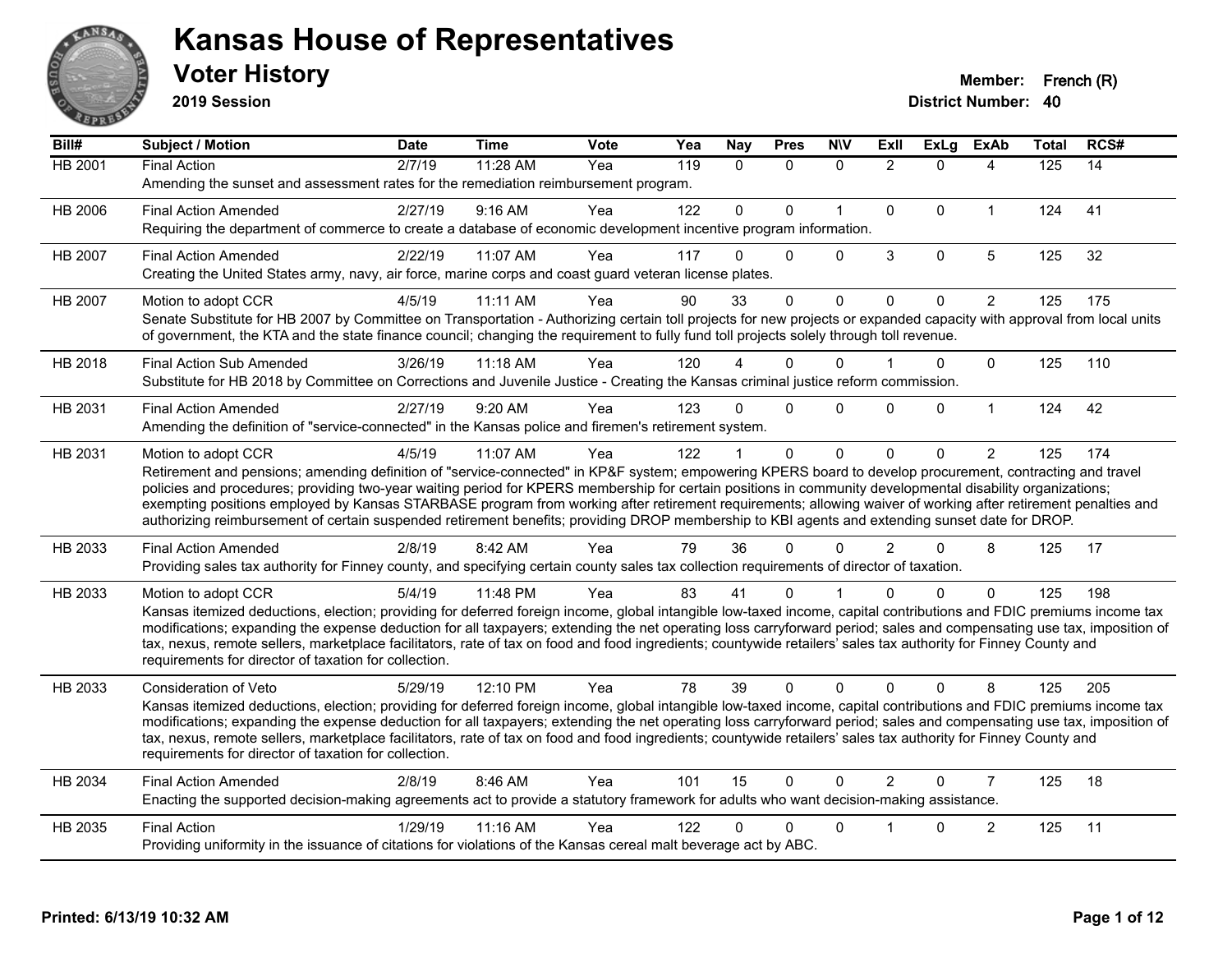

**2019 Session**

**Voter History Member: French (R)** 

| Bill#          | <b>Subject / Motion</b>                                                                                                                                          | <b>Date</b> | <b>Time</b> | <b>Vote</b> | Yea              | <b>Nay</b>     | <b>Pres</b>  | <b>N\V</b>   | ExII           | <b>ExLg</b>    | <b>ExAb</b>    | <b>Total</b>     | RCS#             |
|----------------|------------------------------------------------------------------------------------------------------------------------------------------------------------------|-------------|-------------|-------------|------------------|----------------|--------------|--------------|----------------|----------------|----------------|------------------|------------------|
| <b>HB 2035</b> | Motion to Concur                                                                                                                                                 | 3/26/19     | 12:29 PM    | Yea         | $\overline{122}$ | 2              | $\mathbf{0}$ | $\mathbf{0}$ |                | $\Omega$       | $\mathbf{0}$   | $\overline{125}$ | $\overline{142}$ |
|                | Providing uniformity in the issuance of citations for violations of the Kansas cereal malt beverage act by ABC.                                                  |             |             |             |                  |                |              |              |                |                |                |                  |                  |
| HB 2038        | <b>Final Action</b>                                                                                                                                              | 2/7/19      | 11:29 AM    | Yea         | 114              | 5              | $\Omega$     | $\mathbf 0$  | $\overline{2}$ | $\mathbf{0}$   | 4              | 125              | 15               |
|                | Revoking spousal inheritance rights upon divorce.                                                                                                                |             |             |             |                  |                |              |              |                |                |                |                  |                  |
| HB 2038        | Mot to Concur in Conference                                                                                                                                      | 4/5/19      | 5:17 PM     | Yea         | 120              | $\mathbf 0$    | $\mathbf 0$  | $\mathbf 0$  | 0              | $\mathbf 0$    | 5              | 125              | 187              |
|                | Revoking spousal inheritance rights upon divorce.                                                                                                                |             |             |             |                  |                |              |              |                |                |                |                  |                  |
|                |                                                                                                                                                                  |             |             |             |                  |                |              |              |                |                |                |                  |                  |
| HB 2039        | <b>Final Action Amended</b><br>Extending recognition of tribal court judgments pursuant to supreme court rules.                                                  | 2/7/19      | 11:30 AM    | Yea         | 119              | $\Omega$       | $\mathbf{0}$ | $\mathbf{0}$ | $\overline{2}$ | $\mathbf{0}$   | 4              | 125              | 16               |
|                |                                                                                                                                                                  |             |             |             |                  |                |              |              |                |                |                |                  |                  |
| HB 2039        | Motion to adopt CCR                                                                                                                                              | 4/5/19      | 3:00 PM     | Yea         | 121              | 0              | $\mathbf 0$  | $\mathbf 0$  | $\Omega$       | $\mathbf 0$    | 4              | 125              | 181              |
|                | Updating laws concerning limited liability companies; exempting animal shelters from registration requirements as charitable organizations.                      |             |             |             |                  |                |              |              |                |                |                |                  |                  |
| HB 2041        | <b>Final Action</b>                                                                                                                                              | 3/21/19     | 11:50 AM    | Nay         | 94               | 29             | $\Omega$     | $\Omega$     | $\Omega$       |                | $\mathbf{1}$   | 125              | 99               |
|                | Prohibiting certain unfair or deceptive acts or practices under a life insurance policy for a living organ donor.                                                |             |             |             |                  |                |              |              |                |                |                |                  |                  |
| HB 2044        | <b>Final Action</b>                                                                                                                                              | 2/6/19      | 11:18 AM    | Yea         | 115              |                | $\mathbf 0$  | 0            | 5              |                | 3              | 125              | 12               |
|                | Income tax credit for taxpayer purchases of certain goods and services from qualified vendors providing employment for blind or disabled individuals.            |             |             |             |                  |                |              |              |                |                |                |                  |                  |
| HB 2048        | <b>Emergency Final Action Amended</b>                                                                                                                            | 2/27/19     | 11:59 AM    | Yea         | 122              | $\overline{2}$ | $\Omega$     | $\Omega$     | <sup>0</sup>   | $\Omega$       | $\Omega$       | 124              | 67               |
|                | Clarifying the definition of comparable offense under the Kansas criminal code.                                                                                  |             |             |             |                  |                |              |              |                |                |                |                  |                  |
| HB 2054        | <b>Final Action Amended</b>                                                                                                                                      | 3/26/19     | 11:20 AM    | Yea         | 101              | 23             | $\mathbf 0$  | $\mathbf 0$  | 1              | $\mathbf 0$    | $\mathbf 0$    | 125              | 111              |
|                | Providing for fully-insured association health plans.                                                                                                            |             |             |             |                  |                |              |              |                |                |                |                  |                  |
|                |                                                                                                                                                                  |             |             |             |                  |                |              |              |                |                |                |                  |                  |
| HB 2063        | <b>Final Action</b>                                                                                                                                              | 2/6/19      | 11:20 AM    | Yea         | 102              | 14             | $\mathbf 0$  | $\mathbf 0$  | 5              | $\mathbf 1$    | 3              | 125              | 13               |
|                | Relating to the applicability of conditions for operating recreational trails.                                                                                   |             |             |             |                  |                |              |              |                |                |                |                  |                  |
| HB 2066        | <b>Final Action Amended</b>                                                                                                                                      | 3/21/19     | 12:10 PM    | Nay         | 69               | 54             | $\mathbf{0}$ | $\mathbf 0$  | $\Omega$       | $\mathbf 1$    | $\mathbf{1}$   | 125              | 100              |
|                | Expanding medicaid eligibility by enacting the KanCare bridge to a healthy Kansas program.                                                                       |             |             |             |                  |                |              |              |                |                |                |                  |                  |
| HB 2070        | <b>Final Action</b>                                                                                                                                              | 2/20/19     | 11:20 AM    | Yea         | 121              | $\mathbf{0}$   | $\mathbf{0}$ | $\Omega$     | $\overline{2}$ | $\Omega$       | $\overline{2}$ | 125              | 22               |
|                | Designating a portion of United States highway 75 as the John Armstrong memorial highway.                                                                        |             |             |             |                  |                |              |              |                |                |                |                  |                  |
| HB 2070        | Motion to Concur                                                                                                                                                 | 4/4/19      | 10:48 AM    | Yea         | 122              | $\Omega$       | $\mathbf{0}$ | 0            |                | $\mathbf{0}$   | $\overline{2}$ | 125              | 162              |
|                | Designating a portion of United States highway 75 as the John Armstrong memorial highway and a bridge on United States highway 77 as the SGT Kevin A. Gilbertson |             |             |             |                  |                |              |              |                |                |                |                  |                  |
|                | memorial bridge.                                                                                                                                                 |             |             |             |                  |                |              |              |                |                |                |                  |                  |
| HB 2082        | <b>Final Action Amended</b>                                                                                                                                      | 3/21/19     | 12:11 PM    | Yea         | 122              | $\mathbf{1}$   | $\mathbf{0}$ | 0            | $\Omega$       | $\overline{1}$ | $\mathbf{1}$   | 125              | 101              |
|                | Allowing pharmacists to administer drugs pursuant to a prescription order.                                                                                       |             |             |             |                  |                |              |              |                |                |                |                  |                  |
| HB 2084        | <b>Final Action Amended</b>                                                                                                                                      | 2/27/19     | 9:23 AM     | Yea         | 94               | 29             | $\mathbf 0$  | 0            | $\Omega$       | $\pmb{0}$      | $\overline{1}$ | 124              | 43               |
|                | Amending the Kansas 911 act.                                                                                                                                     |             |             |             |                  |                |              |              |                |                |                |                  |                  |
|                |                                                                                                                                                                  |             |             |             |                  |                |              |              |                |                |                |                  |                  |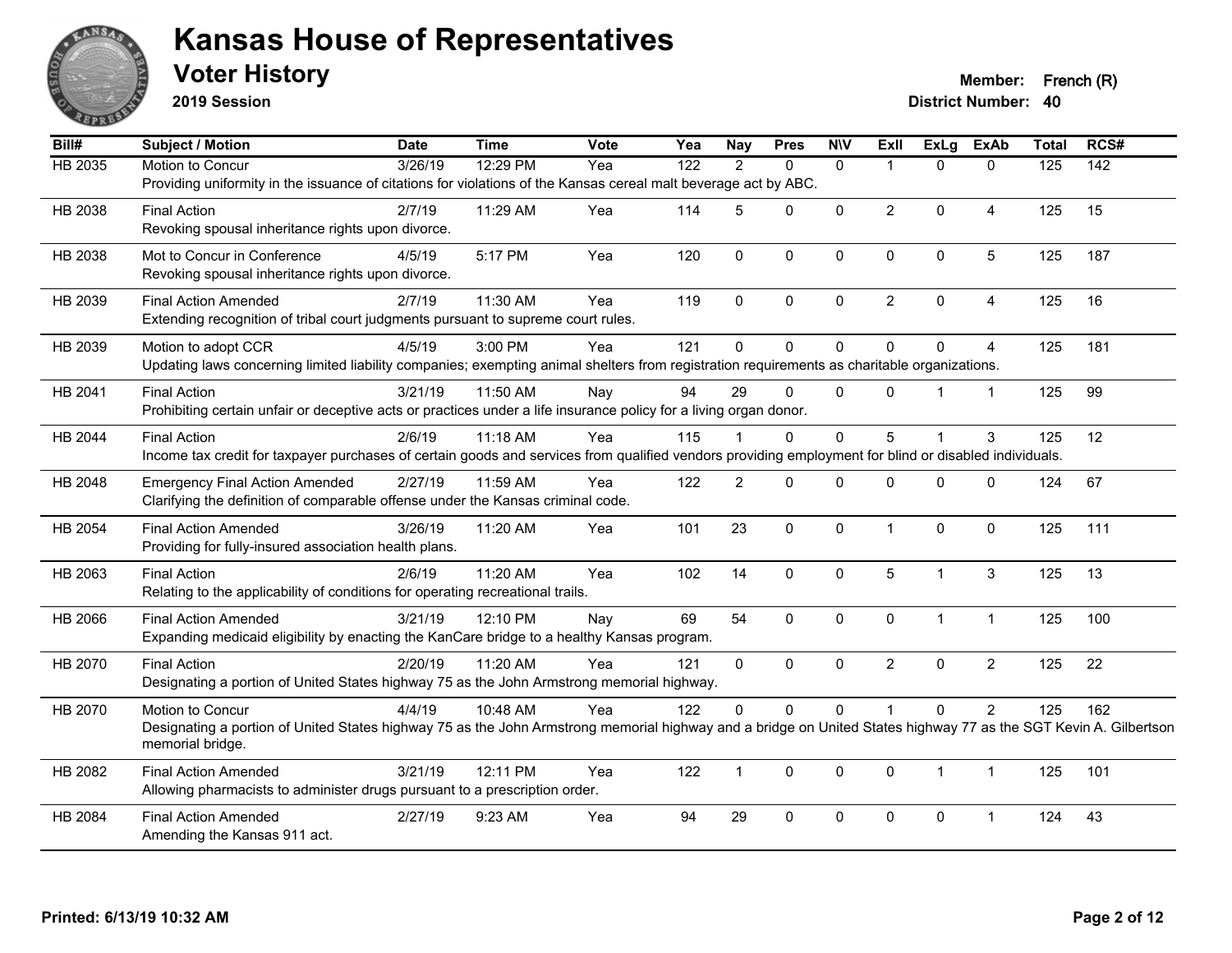

**2019 Session**

| Bill#          | Subject / Motion                                                                                                                                                                                  | <b>Date</b> | Time       | <b>Vote</b> | Yea | <b>Nay</b>     | <b>Pres</b> | <b>N\V</b>   | <b>ExII</b>    | <b>ExLg</b>  | <b>ExAb</b>    | <b>Total</b> | RCS# |
|----------------|---------------------------------------------------------------------------------------------------------------------------------------------------------------------------------------------------|-------------|------------|-------------|-----|----------------|-------------|--------------|----------------|--------------|----------------|--------------|------|
| HB 2084        | Motion to Concur                                                                                                                                                                                  | 4/4/19      | 10:57 AM   | Yea         | 87  | 35             | $\Omega$    | $\mathbf{0}$ | $\mathbf{1}$   | $\Omega$     | $\overline{2}$ | 125          | 163  |
|                | Amending the Kansas 911 act.                                                                                                                                                                      |             |            |             |     |                |             |              |                |              |                |              |      |
| HB 2085        | <b>Final Action Amended</b>                                                                                                                                                                       | 2/22/19     | 11:08 AM   | Yea         | 117 | $\Omega$       | $\Omega$    | $\mathbf{0}$ | 3              | $\Omega$     | 5              | 125          | 33   |
|                | Concerning requirements for the reinstatement of a forfeited benefit unit of a rural water district.                                                                                              |             |            |             |     |                |             |              |                |              |                |              |      |
| HB 2085        | Mot to Concur in Conference                                                                                                                                                                       | 4/4/19      | 10:59 AM   | Yea         | 122 | $\Omega$       | $\Omega$    | $\pmb{0}$    | 1              | $\Omega$     | $\overline{2}$ | 125          | 164  |
|                | Extending the repayment period for municipal loans for public water supply projects and clarifying the reinstatement requirements for rural water district forfeited<br>benefit units.            |             |            |             |     |                |             |              |                |              |                |              |      |
| <b>HB 2087</b> | <b>Final Action Amended</b>                                                                                                                                                                       | 2/21/19     | 11:20 AM   | Yea         | 116 | $\mathbf{1}$   | $\mathbf 0$ | 0            | 4              | $\mathbf 1$  | 3              | 125          | 26   |
|                | Allowing certain light screening material on motor vehicle windows.                                                                                                                               |             |            |             |     |                |             |              |                |              |                |              |      |
| HB 2087        | Motion to adopt CCR                                                                                                                                                                               | 4/5/19      | 11:14 AM   | Yea         | 123 | $\mathbf 0$    | $\mathbf 0$ | $\mathbf 0$  | 0              | 0            | $\overline{2}$ | 125          | 176  |
|                | Changing the definition of school bus for purposes of the motor-fuel tax law.                                                                                                                     |             |            |             |     |                |             |              |                |              |                |              |      |
| HB 2097        | <b>Final Action</b>                                                                                                                                                                               | 2/21/19     | 11:21 AM   | Yea         | 116 | $\mathbf{1}$   | $\Omega$    | $\mathbf 0$  | $\overline{4}$ | $\mathbf{1}$ | 3              | 125          | 27   |
|                | Providing method for calculating cost of keeping civil prisoners in county jail.                                                                                                                  |             |            |             |     |                |             |              |                |              |                |              |      |
| HB 2101        | Final Action Amended                                                                                                                                                                              | 2/22/19     | 11:09 AM   | Yea         | 116 | $\mathbf{1}$   | $\Omega$    | $\mathbf 0$  | 3              | 0            | 5              | 125          | 34   |
|                | Updating state credit union statutes.                                                                                                                                                             |             |            |             |     |                |             |              |                |              |                |              |      |
| HB 2103        | <b>Final Action</b>                                                                                                                                                                               | 2/27/19     | 9:24 AM    | Yea         | 122 |                | 0           | $\mathbf{0}$ | $\Omega$       | 0            | 1              | 124          | 44   |
|                | Amending the revised Kansas code for care of children to provide requirements for placement of a child in a qualified residential treatment program.                                              |             |            |             |     |                |             |              |                |              |                |              |      |
| HB 2103        | Motion to Concur                                                                                                                                                                                  | 4/4/19      | 11:02 AM   | Yea         | 120 | $\overline{2}$ | $\Omega$    | $\Omega$     |                | $\Omega$     | 2              | 125          | 165  |
|                | Amending the revised Kansas code for care of children to provide requirements for placement of a child in a qualified residential treatment program.                                              |             |            |             |     |                |             |              |                |              |                |              |      |
| HB 2104        | <b>Final Action Amended</b>                                                                                                                                                                       | 2/21/19     | $11:22$ AM | Yea         | 117 | $\Omega$       | $\Omega$    | $\Omega$     | 4              | $\mathbf{1}$ | 3              | 125          | 28   |
|                | Amendments related to driving under the influence, including preliminary screening tests, implied consent advisories and test refusal.                                                            |             |            |             |     |                |             |              |                |              |                |              |      |
| HB 2105        | <b>Final Action</b>                                                                                                                                                                               | 2/21/19     | 11:23 AM   | Yea         | 117 | $\Omega$       | $\Omega$    | $\mathbf 0$  | 4              | 1            | 3              | 125          | 29   |
|                | Updating laws concerning limited liability companies.                                                                                                                                             |             |            |             |     |                |             |              |                |              |                |              |      |
| HB 2118        | <b>Final Action Amended</b>                                                                                                                                                                       | 3/27/19     | 8:54 AM    | Nay         | 106 | 18             | $\Omega$    | $\mathbf{0}$ | $\Omega$       | $\Omega$     | $\mathbf{1}$   | 125          | 149  |
|                | Providing income tax credits for aerospace and aviation program graduates and their employers.                                                                                                    |             |            |             |     |                |             |              |                |              |                |              |      |
| HB 2119        | Final Action Amended                                                                                                                                                                              | 2/22/19     | $11:10$ AM | Yea         | 117 | $\Omega$       | $\Omega$    | $\mathbf{0}$ | 3              | $\mathbf{0}$ | 5              | 125          | 35   |
|                | Empowering the KPERS board to develop policies and procedures relating to procurement, enter into certain contracts and allow travel for trustees and employees of<br>the system.                 |             |            |             |     |                |             |              |                |              |                |              |      |
| HB 2119        | Motion to adopt CCR                                                                                                                                                                               | 4/5/19      | 5:14 PM    | Yea         | 117 | 3              | $\Omega$    | $\mathbf{0}$ | $\Omega$       | $\mathbf{0}$ | 5              | 125          | 186  |
|                | Providing for licensed pharmacists to administer certain drugs, authorizing certain business entities to hire physicians and chiropractors and requiring electronic<br>prescriptions for opiates. |             |            |             |     |                |             |              |                |              |                |              |      |
| HB 2123        | <b>Final Action</b>                                                                                                                                                                               | 2/20/19     | 11:08 AM   | Yea         | 121 | $\mathbf 0$    | 0           | $\mathbf 0$  | $\overline{c}$ | $\mathbf 0$  | $\overline{2}$ | 125          | 23   |
|                | Amending the Kansas national guard educational assistance act.                                                                                                                                    |             |            |             |     |                |             |              |                |              |                |              |      |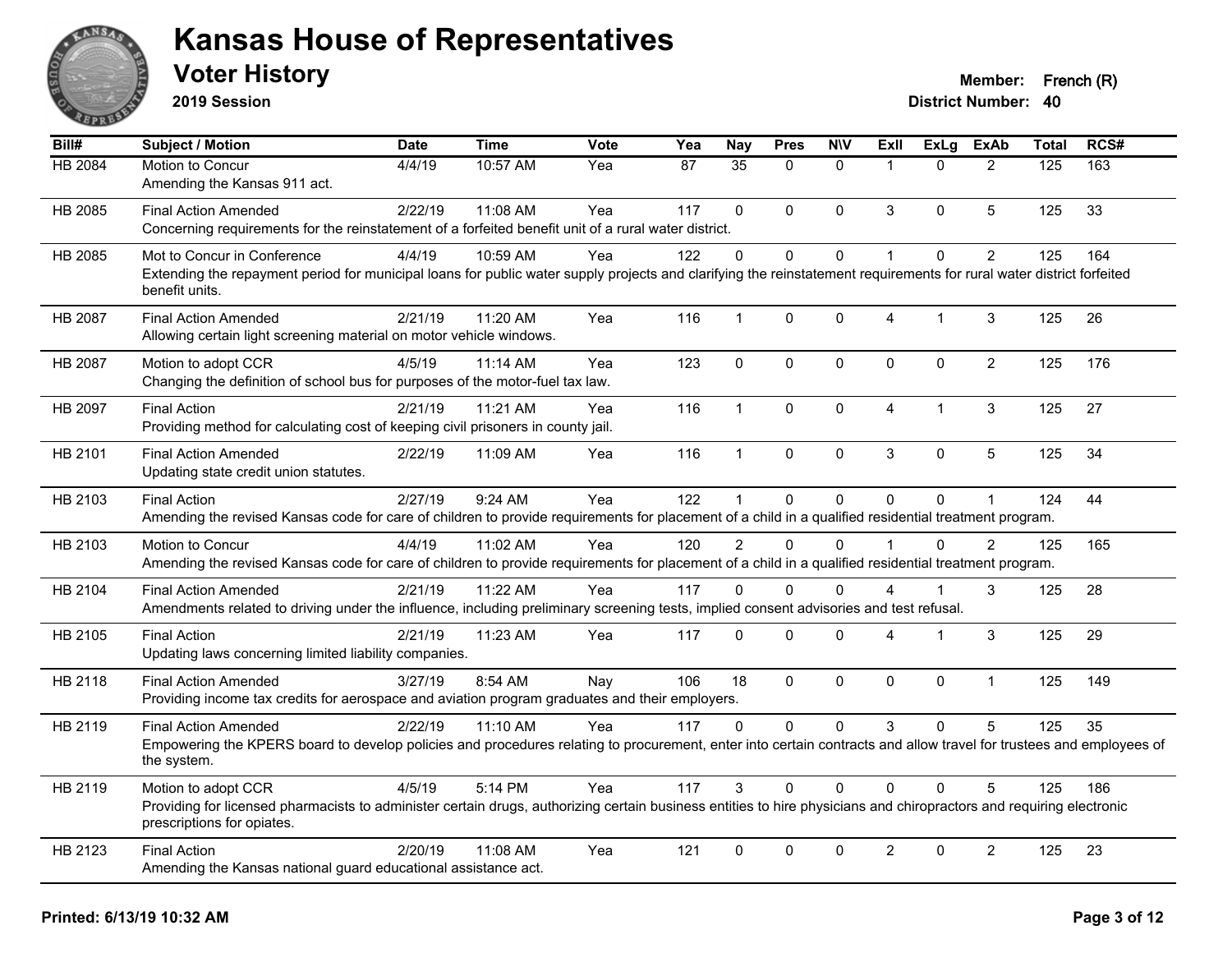

**2019 Session**

| Bill#          | Subject / Motion                                                                                                                                                     | <b>Date</b> | <b>Time</b> | <b>Vote</b> | Yea | <b>Nay</b>     | <b>Pres</b>          | <b>NIV</b>     | <b>Exll</b>    | <b>ExLg</b>  | <b>ExAb</b>    | <b>Total</b> | RCS#            |
|----------------|----------------------------------------------------------------------------------------------------------------------------------------------------------------------|-------------|-------------|-------------|-----|----------------|----------------------|----------------|----------------|--------------|----------------|--------------|-----------------|
| <b>HB 2125</b> | <b>Final Action</b>                                                                                                                                                  | 2/21/19     | 11:24 AM    | Yea         | 115 | 2              | $\Omega$             | $\mathbf{0}$   | $\overline{4}$ |              | 3              | 125          | $\overline{30}$ |
|                | Requiring licensees operating a motor vehicle to promptly deliver driver's license upon demand by authorized persons.                                                |             |             |             |     |                |                      |                |                |              |                |              |                 |
| HB 2126        | <b>Final Action Amended</b>                                                                                                                                          | 2/27/19     | 9:25 AM     | Yea         | 113 | 10             | $\Omega$             | $\mathbf{0}$   | $\overline{0}$ | $\Omega$     | $\mathbf{1}$   | 124          | 45              |
|                | Regulating the operation of electric-assisted scooters on roads and highways.                                                                                        |             |             |             |     |                |                      |                |                |              |                |              |                 |
| HB 2126        | Motion to adopt CCR                                                                                                                                                  | 4/5/19      | 11:16 AM    | Yea         | 123 | $\mathbf 0$    | 0                    | $\pmb{0}$      | 0              | 0            | $\overline{c}$ | 125          | 177             |
|                | Adopting the Driver's Privacy Protection Act.                                                                                                                        |             |             |             |     |                |                      |                |                |              |                |              |                 |
| HB 2127        | <b>Final Action</b>                                                                                                                                                  | 2/21/19     | 11:25 AM    | Yea         | 117 | $\Omega$       | $\Omega$             | $\mathbf{0}$   | 4              |              | 3              | 125          | 31              |
|                | Eliminating the marking requirements for certain truck and truck tractors.                                                                                           |             |             |             |     |                |                      |                |                |              |                |              |                 |
|                |                                                                                                                                                                      |             |             |             |     |                |                      |                |                |              |                |              |                 |
| HB 2133        | <b>Final Action Amended</b>                                                                                                                                          | 3/13/19     | 11:22 AM    | Yea         | 121 | $\overline{2}$ | $\mathsf{O}\xspace$  | $\pmb{0}$      | 0              | 0            | $\mathbf{1}$   | 124          | 84              |
|                | Required reporting for entities who deliver alcoholic liquors to consumers.                                                                                          |             |             |             |     |                |                      |                |                |              |                |              |                 |
| HB 2137        | <b>Final Action</b>                                                                                                                                                  | 3/26/19     | 11:21 AM    | Yea         | 124 | $\mathbf 0$    | $\Omega$             | $\mathbf{0}$   | $\mathbf{1}$   | $\mathbf{0}$ | $\mathbf{0}$   | 125          | 112             |
|                | Legislative review of exceptions to disclosure of public records under the Kansas open records act.                                                                  |             |             |             |     |                |                      |                |                |              |                |              |                 |
| HB 2140        | <b>Final Action</b>                                                                                                                                                  | 2/27/19     | 9:27 AM     | Yea         | 123 | $\Omega$       | $\Omega$             | $\mathbf 0$    | 0              | 0            | $\mathbf{1}$   | 124          | 46              |
|                | Allowing agents of the KBI to participate in the Kansas DROP act and extending the sunset date for the act.                                                          |             |             |             |     |                |                      |                |                |              |                |              |                 |
| HB 2140        | Motion to adopt CCR                                                                                                                                                  | 5/4/19      | 10:04 PM    | Yea         | 98  | 26             | $\Omega$             | $\overline{1}$ | $\Omega$       | $\Omega$     | $\mathbf{0}$   | 125          | 197             |
|                | Providing sales tax authority for Dickinson, Finney, Jackson, Russell, Thomas and Wabaunsee counties; specifying certain county sales tax collection requirements of |             |             |             |     |                |                      |                |                |              |                |              |                 |
|                | director of taxation; and providing a sales tax exemption for sales of certain coins or bullion.                                                                     |             |             |             |     |                |                      |                |                |              |                |              |                 |
| HB 2143        | <b>Final Action</b>                                                                                                                                                  | 2/20/19     | 11:09 AM    | Yea         | 121 | $\mathbf{0}$   | $\mathbf 0$          | $\mathbf{0}$   | $\overline{2}$ | $\Omega$     | $\overline{2}$ | 125          | 24              |
|                | Updating the version of risk-based capital instructions in effect.                                                                                                   |             |             |             |     |                |                      |                |                |              |                |              |                 |
|                |                                                                                                                                                                      |             | 12:02 PM    | Yea         | 84  | 40             | $\Omega$             | $\mathbf{0}$   | $\Omega$       |              |                | 124          | 68              |
| HB 2144        | <b>Emergency Final Action Amended</b><br>Budget and taxing authority of community colleges; articulation of credits; and student residency requirements.             | 2/27/19     |             |             |     |                |                      |                |                | 0            | $\mathbf 0$    |              |                 |
|                |                                                                                                                                                                      |             |             |             |     |                |                      |                |                |              |                |              |                 |
| HB 2144        | Mot to Concur in Conference                                                                                                                                          | 4/4/19      | 11:06 AM    | Yea         | 116 | 6              | $\Omega$             | $\mathbf{0}$   | $\mathbf{1}$   | $\Omega$     | $\overline{2}$ | 125          | 166             |
|                | Requiring community colleges to publish certain taxpayer and student transparency data.                                                                              |             |             |             |     |                |                      |                |                |              |                |              |                 |
| HB 2147        | <b>Final Action Amended</b>                                                                                                                                          | 2/27/19     | 9:28 AM     | Yea         | 123 | $\mathbf 0$    | $\mathbf{0}$         | $\mathbf 0$    | $\Omega$       | $\Omega$     | $\mathbf{1}$   | 124          | 47              |
|                | Increasing bond maturity limitations in the Kansas rural housing incentive district act.                                                                             |             |             |             |     |                |                      |                |                |              |                |              |                 |
| HB 2154        | <b>Final Action</b>                                                                                                                                                  | 3/27/19     | 8:56 AM     | Yea         | 111 | 12             | $\blacktriangleleft$ | $\mathbf 0$    | 0              | $\mathbf 0$  | $\mathbf{1}$   | 125          | 150             |
|                | Making unemployment benefits available for federal and state employees who are required to work without pay.                                                         |             |             |             |     |                |                      |                |                |              |                |              |                 |
| HB 2160        | <b>Final Action Amended</b>                                                                                                                                          | 3/8/19      | 8:38 AM     | Yea         | 112 | $\overline{7}$ | $\Omega$             | $\mathbf 0$    | $\mathbf 0$    | $\mathbf{1}$ | 4              | 124          | 78              |
|                | Providing sales tax authority for Wabaunsee county.                                                                                                                  |             |             |             |     |                |                      |                |                |              |                |              |                 |
|                |                                                                                                                                                                      |             |             |             |     |                |                      |                |                |              |                |              |                 |
| HB 2167        | <b>Final Action Amended</b>                                                                                                                                          | 2/27/19     | 9:34 AM     | Nay         | 63  | 60             | 0                    | $\mathbf 0$    | 0              | 0            | 1              | 124          | 48              |
|                | Establishing a system for the transfer of certain deer hunting permits to nonresidents.                                                                              |             |             |             |     |                |                      |                |                |              |                |              |                 |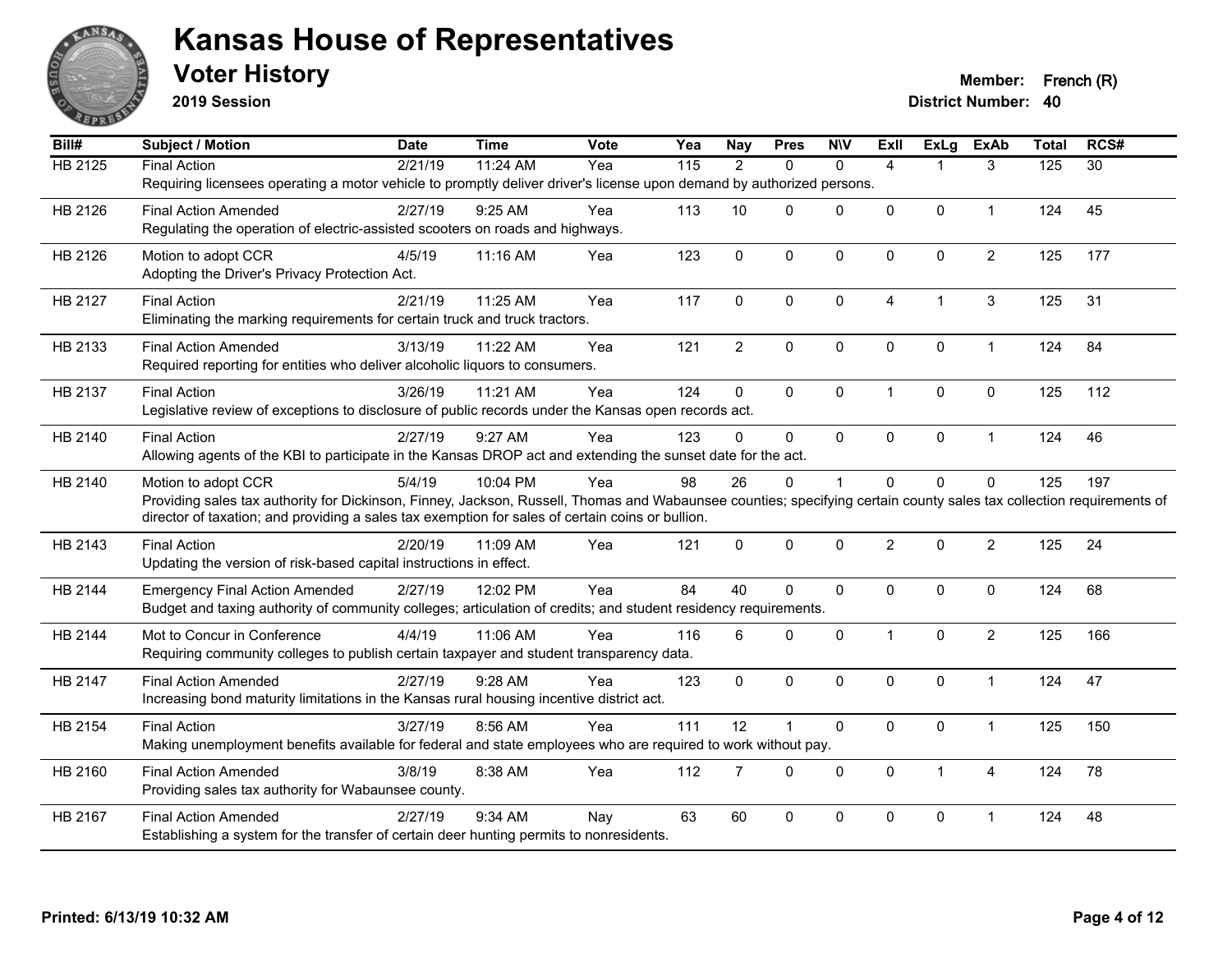

**2019 Session**

**Voter History Member: French (R)** 

| Bill#          | <b>Subject / Motion</b>                                                                                                                                                                                               | <b>Date</b> | <b>Time</b> | <b>Vote</b> | Yea | Nay             | <b>Pres</b> | <b>NIV</b>   | ExII           | ExLg     | ExAb           | <b>Total</b> | RCS# |
|----------------|-----------------------------------------------------------------------------------------------------------------------------------------------------------------------------------------------------------------------|-------------|-------------|-------------|-----|-----------------|-------------|--------------|----------------|----------|----------------|--------------|------|
| <b>HB 2167</b> | Motion to adopt CCR                                                                                                                                                                                                   | 4/5/19      | 6:17 PM     | Yea         | 114 | 3               | $\Omega$    | 3            | $\Omega$       | 0        | 5              | 125          | 189  |
|                | Senate Substitute for HB 2167 by Committee on Agriculture and Natural Resources - Establishing a commercial industrial hemp program.                                                                                  |             |             |             |     |                 |             |              |                |          |                |              |      |
| HB 2168        | <b>Final Action Amended</b>                                                                                                                                                                                           | 2/27/19     | $9:35$ AM   | Yea         | 122 |                 | 0           | $\Omega$     | $\Omega$       | 0        | 1              | 124          | 49   |
|                | Authorizing the state board of regents to sell and convey certain real property in Cherokee, Riley, Saline and Douglas counties on behalf of Kansas state university and<br>the university of Kansas.                 |             |             |             |     |                 |             |              |                |          |                |              |      |
| HB 2173        | <b>Final Action Amended</b><br>Establishing a commercial industrial hemp program.                                                                                                                                     | 3/26/19     | 11:22 AM    | Yea         | 119 | $5\phantom{.0}$ | 0           | $\mathbf 0$  | $\mathbf{1}$   | 0        | $\mathbf 0$    | 125          | 113  |
| HB 2174        | <b>Final Action</b><br>Extending the sunset date of the state use law for five years.                                                                                                                                 | 2/27/19     | 9:36 AM     | Yea         | 123 | $\mathbf 0$     | 0           | $\mathbf 0$  | $\mathbf 0$    | 0        | $\mathbf{1}$   | 124          | 50   |
| HB 2177        | <b>Final Action</b><br>Pertaining to the accounting treatment of certain derivative instruments of fixed index annuities.                                                                                             | 2/27/19     | 9:38 AM     | Yea         | 122 | $\overline{2}$  | 0           | $\mathbf 0$  | $\Omega$       | $\Omega$ | $\mathbf 0$    | 124          | 51   |
| HB 2177        | Motion to adopt CCR<br>Updating accounting and reporting requirements of hedging transactions, risk-based capital instructions and enterprise risk reports and updating definitions for<br>fraudulent insurance acts. | 4/5/19      | 3:04 PM     | Yea         | 120 | 1               | $\Omega$    | $\Omega$     | $\Omega$       | $\Omega$ | $\overline{4}$ | 125          | 182  |
| HB 2178        | <b>Final Action Amended</b><br>Amending the Kansas underground utility damage prevention act.                                                                                                                         | 2/27/19     | 9:39 AM     | Yea         | 122 | 2               | 0           | 0            | $\mathbf 0$    | 0        | $\mathbf 0$    | 124          | 52   |
| HB 2178        | Motion to Concur<br>Amending the Kansas underground utility damage prevention act.                                                                                                                                    | 4/1/19      | 2:17 PM     | Yea         | 120 | $\mathbf 0$     | 0           | $\mathbf{1}$ | $\mathbf{1}$   | $\Omega$ | 3              | 125          | 160  |
| HB 2179        | <b>Final Action</b><br>Adopting the Driver's Privacy Protection Act.                                                                                                                                                  | 3/25/19     | 10:32 AM    | Yea         | 124 | $\pmb{0}$       | 0           | $\mathbf 0$  | $\mathbf{1}$   | 0        | 0              | 125          | 102  |
| HB 2185        | <b>Final Action Amended</b><br>Clarifying the naturopathic medicine scope of practice to include diagnostic imaging.                                                                                                  | 2/27/19     | 9:40 AM     | Yea         | 123 | $\mathbf{1}$    | 0           | $\mathbf 0$  | $\mathbf 0$    | 0        | $\mathbf 0$    | 124          | 53   |
| HB 2188        | <b>Final Action</b><br>Dissolving the White Clay watershed district no. 26, city of Atchison assumes obligations and amending the tax lid relating to the dissolution of any taxing subdivision.                      | 3/19/19     | 11:20 AM    | Yea         | 125 | $\mathbf{0}$    | $\Omega$    | $\Omega$     | $\mathbf{0}$   | $\Omega$ | $\Omega$       | 125          | 88   |
| HB 2191        | <b>Final Action</b><br>Amending the procedure for execution of a search warrant for electronically stored information.                                                                                                | 2/27/19     | 9:41 AM     | Yea         | 124 | $\mathbf 0$     | 0           | $\mathbf 0$  | $\mathbf 0$    | 0        | 0              | 124          | 54   |
| HB 2198        | <b>Final Action</b><br>Allowing the use of expedited partner therapy to treat a sexually transmitted disease.                                                                                                         | 2/27/19     | 9:45 AM     | Nay         | 89  | 35              | 0           | $\mathbf 0$  | $\mathbf 0$    | $\Omega$ | 0              | 124          | 55   |
| HB 2199        | <b>Final Action</b><br>Amending documentation requirements related to preparation of dead bodies.                                                                                                                     | 2/20/19     | 11:10 AM    | Yea         | 120 | $\mathbf{1}$    | $\Omega$    | $\mathbf 0$  | $\overline{2}$ | $\Omega$ | $\overline{2}$ | 125          | 25   |
| HB 2201        | <b>Final Action</b><br>Updating statutory references necessitated by 2012 executive reorganization order no. 41 related to administration of tuberculosis programs.                                                   | 2/25/19     | 11:20 AM    | Yea         | 118 | $\mathbf{0}$    | 0           | $\Omega$     |                |          | 4              | 124          | 37   |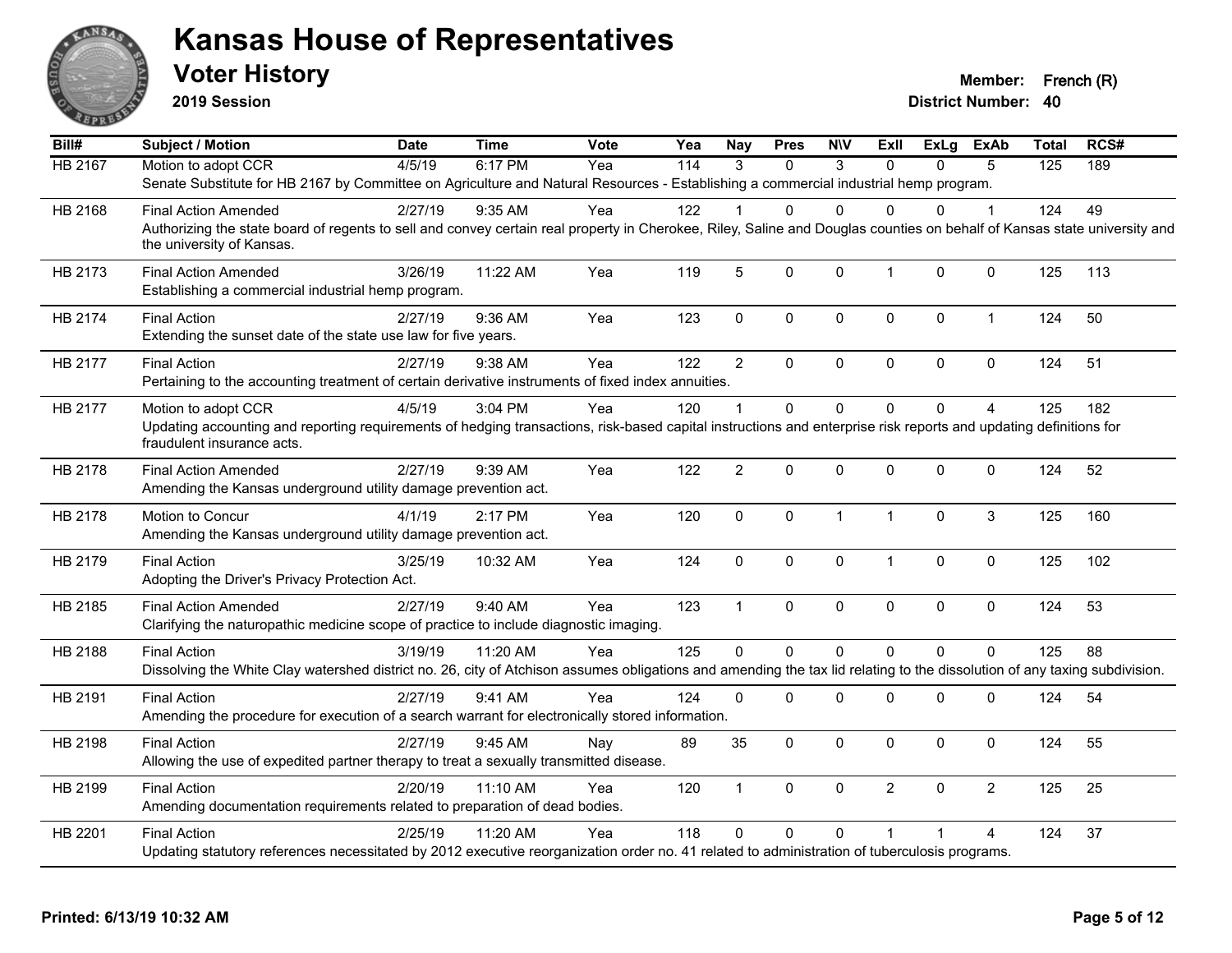

**2019 Session**

| Bill#   | <b>Subject / Motion</b>                                                                                                                                                                                                                                                                                                                              | <b>Date</b> | <b>Time</b> | <b>Vote</b> | Yea | <b>Nay</b>      | <b>Pres</b> | <b>NIV</b>     | ExII         | ExLg         | ExAb           | Total | RCS# |
|---------|------------------------------------------------------------------------------------------------------------------------------------------------------------------------------------------------------------------------------------------------------------------------------------------------------------------------------------------------------|-------------|-------------|-------------|-----|-----------------|-------------|----------------|--------------|--------------|----------------|-------|------|
| HB 2203 | <b>Emergency Final Action</b>                                                                                                                                                                                                                                                                                                                        | 2/27/19     | 11:58 AM    | Yea         | 92  | $\overline{32}$ | $\Omega$    | $\Omega$       | $\Omega$     | $\Omega$     | $\Omega$       | 124   | 66   |
|         | Exempting individuals employed by the Kansas academies of U.S. department of defense STARBASE program from KPERS working after retirement requirements<br>and authorizing reimbursement of suspended retirement benefits for certain retirants.                                                                                                      |             |             |             |     |                 |             |                |              |              |                |       |      |
| HB 2203 | Motion to adopt CCR<br>Reconciling amendments to certain statutes.                                                                                                                                                                                                                                                                                   | 5/5/19      | 1:04 AM     | Yea         | 121 | $\Omega$        | $\Omega$    | $\overline{4}$ | $\Omega$     | $\Omega$     | $\Omega$       | 125   | 202  |
| HB 2206 | <b>Final Action</b><br>Changing the bonding and cost requirements for animals taken into custody under a violation of cruelty to animals.                                                                                                                                                                                                            | 2/27/19     | 9:46 AM     | Yea         | 124 | $\Omega$        | $\Omega$    | $\mathbf 0$    | $\mathbf{0}$ | $\Omega$     | $\mathbf 0$    | 124   | 56   |
| HB 2209 | <b>Final Action</b><br>Authorizing the state board of regents to purchase cybersecurity insurance.                                                                                                                                                                                                                                                   | 2/27/19     | 9:47 AM     | Yea         | 124 | $\Omega$        | $\Omega$    | $\mathbf 0$    | $\mathbf 0$  | $\mathbf 0$  | $\mathbf 0$    | 124   | 57   |
| HB 2209 | Motion to Adopt CCR<br>Establishing the unclaimed life insurance benefits act, updating certain definitions pertaining to unfair trade practices and association health plans, and providing for<br>third party administrator fees, the purchase of cybersecurity insurance by the Kansas board of regents and certain healthcare benefits coverage. | 4/5/19      | 12:50 PM    | Yea         | 84  | 39              | $\Omega$    | $\mathbf{0}$   | $\Omega$     | $\Omega$     | $\overline{2}$ | 125   | 180  |
| HB 2211 | <b>Final Action</b><br>Allowing judges to waive or reduce driver's license reinstatement fees.                                                                                                                                                                                                                                                       | 2/27/19     | 9:48 AM     | Yea         | 122 | $\overline{2}$  | $\Omega$    | $\mathbf{0}$   | $\Omega$     | $\Omega$     | $\Omega$       | 124   | 58   |
| HB 2214 | <b>Final Action Amended</b><br>Changing the definition of school bus for purposes of the motor-fuel tax law.                                                                                                                                                                                                                                         | 2/27/19     | 9:49 AM     | Yea         | 124 | $\mathbf{0}$    | $\Omega$    | $\mathbf{0}$   | $\mathbf{0}$ | $\mathbf{0}$ | 0              | 124   | 59   |
| HB 2214 | Motion to Adopt CCR<br>Senate Substitute for HB 2214 by Committee on Transportation - Providing for an increase in registration fees for electric and hybrid vehicles.                                                                                                                                                                               | 4/5/19      | 3:23 PM     | Yea         | 80  | 41              | $\Omega$    | $\mathbf{0}$   | $\mathbf{0}$ | $\Omega$     | 4              | 125   | 183  |
| HB 2215 | <b>Final Action</b><br>Kansas state fair board is authorized to create a nonprofit corporation for the benefit of the state fair.                                                                                                                                                                                                                    | 2/26/19     | 9:23 AM     | Yea         | 122 | $\Omega$        | $\Omega$    | $\overline{1}$ | $\Omega$     | $\Omega$     | $\overline{1}$ | 124   | 38   |
| HB 2223 | <b>Emergency Final Action Amended</b><br>Replacing vineyard permits with producer permits to allow individuals to use a wider variety of agricultural products in the production of wine under such permit.                                                                                                                                          | 2/27/19     | 12:03 PM    | Yea         | 124 | $\Omega$        | $\Omega$    | $\mathbf 0$    | $\Omega$     | $\Omega$     | $\Omega$       | 124   | 69   |
| HB 2223 | Motion to adopt CCR<br>Adopting economic development program evaluation and information disclosure regimes and expanding economic development incentive financing to address<br>housing shortages.                                                                                                                                                   | 5/2/19      | 11:35 AM    | Yea         | 123 | $\Omega$        | $\Omega$    |                | $\Omega$     | $\Omega$     |                | 125   | 191  |
| HB 2225 | <b>Final Action</b><br>Adding on-track train equipment to the circumstances that a vehicle driver must stop at railroad crossings.                                                                                                                                                                                                                   | 2/27/19     | 9:50 AM     | Yea         | 121 | 3               | $\Omega$    | $\mathbf 0$    | $\Omega$     | $\Omega$     | 0              | 124   | 60   |
| HB 2225 | Motion to adopt CCR<br>Senate Substitute for HB 2225 by Committee on Transportation - Providing for an increase in permit fees for oversize or overweight vehicles and required registration<br>for escort vehicle service operators.                                                                                                                | 4/5/19      | 11:19 AM    | Nay         | 91  | 32              | $\Omega$    | $\Omega$       | $\Omega$     | $\Omega$     | $\overline{2}$ | 125   | 178  |
| HB 2239 | <b>Final Action Amended</b><br>Liquor sales by licensees in common consumption areas.                                                                                                                                                                                                                                                                | 2/27/19     | 9:51 AM     | Yea         | 121 | 3               | $\Omega$    | $\mathbf{0}$   | $\Omega$     | $\Omega$     | $\Omega$       | 124   | 61   |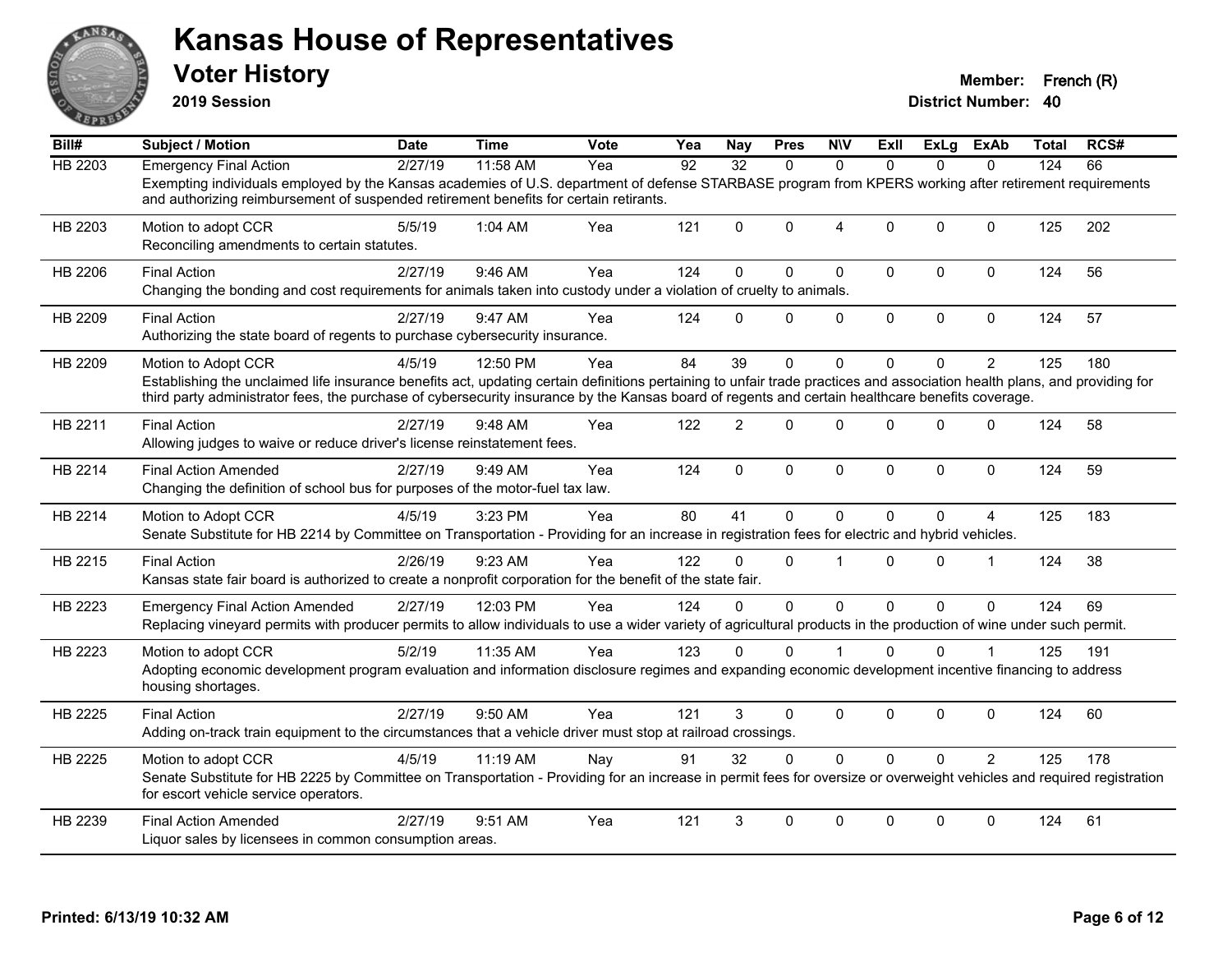

**2019 Session**

| Bill#          | Subject / Motion                                                                                                                                                            | <b>Date</b> | <b>Time</b> | Vote | Yea            | <b>Nay</b>     | <b>Pres</b>  | <b>NIV</b>     | <b>Exll</b>          | <b>ExLg</b>  | <b>ExAb</b>    | <b>Total</b> | RCS# |
|----------------|-----------------------------------------------------------------------------------------------------------------------------------------------------------------------------|-------------|-------------|------|----------------|----------------|--------------|----------------|----------------------|--------------|----------------|--------------|------|
| <b>HB 2243</b> | <b>Final Action Amended</b>                                                                                                                                                 | 2/27/19     | 9:52 AM     | Yea  | 118            | 6              | $\Omega$     | $\mathbf{0}$   | $\Omega$             | $\Omega$     | $\mathbf{0}$   | 124          | 62   |
|                | Exempting animal shelters from registration requirements as a charitable organization.                                                                                      |             |             |      |                |                |              |                |                      |              |                |              |      |
| HB 2244        | <b>Final Action Amended</b>                                                                                                                                                 | 3/27/19     | 9:00 AM     | Nay  | 89             | 35             | $\mathbf 0$  | 0              | $\mathbf 0$          | $\mathbf 0$  | $\mathbf{1}$   | 125          | 151  |
|                | Authorizing the use of cannabidiol treatment preparation to treat certain medical conditions.                                                                               |             |             |      |                |                |              |                |                      |              |                |              |      |
| HB 2246        | <b>Final Action</b>                                                                                                                                                         | 2/27/19     | 9:15 AM     | Yea  | 121            | $\mathbf{1}$   | $\mathbf 0$  | 1              | $\Omega$             | $\pmb{0}$    | $\overline{1}$ | 124          | 40   |
|                | Changing the requirements to begin production on distinctive license plates.                                                                                                |             |             |      |                |                |              |                |                      |              |                |              |      |
| HB 2246        | Mot to Concur in Conference                                                                                                                                                 | 4/5/19      | 3:47 PM     | Nay  | $\overline{7}$ | 114            | $\mathbf 0$  | $\mathbf 0$    | $\overline{0}$       | $\mathbf 0$  | $\overline{4}$ | 125          | 185  |
|                | Changing the requirements to begin production on distinctive license plates and providing for the proud educator, alpha kappa alpha, knights of Columbus and current        |             |             |      |                |                |              |                |                      |              |                |              |      |
|                | and veteran members of the United States army, navy, marine corps, air force and coast guard license plates.                                                                |             |             |      |                |                |              |                |                      |              |                |              |      |
| HB 2248        | <b>Final Action</b>                                                                                                                                                         | 2/27/19     | 9:54 AM     | Yea  | 122            | $\overline{2}$ | $\mathbf{0}$ | 0              | $\Omega$             | $\mathbf 0$  | 0              | 124          | 63   |
|                | Allowing all-terrain vehicles to cross federal or state highways.                                                                                                           |             |             |      |                |                |              |                |                      |              |                |              |      |
| HB 2248        | Motion to adopt CCR                                                                                                                                                         | 5/5/19      | $1:20$ AM   | Yea  | 110            | 11             | $\mathbf 0$  | 4              | $\Omega$             | $\mathbf{0}$ | $\Omega$       | 125          | 203  |
|                | Delaying enforcement of the scrap metal theft reduction act, transferring responsibility for the scrap metal database to the Kansas bureau of investigation, reducing the   |             |             |      |                |                |              |                |                      |              |                |              |      |
|                | registration fee for scrap metal dealers and changing scrap metal dealer obligations under the scrap metal theft reduction act; amending the definition of "consumer        |             |             |      |                |                |              |                |                      |              |                |              |      |
|                | transaction" and "supplier" in the Kansas consumer protection act.                                                                                                          |             |             |      |                |                |              |                |                      |              |                |              |      |
| HB 2274        | <b>Final Action Amended</b>                                                                                                                                                 | 3/26/19     | 11:28 AM    | Yea  | 85             | 39             | $\mathbf{0}$ | $\Omega$       | $\blacktriangleleft$ | $\mathbf{0}$ | $\Omega$       | 125          | 114  |
|                | Requiring notification to patients that the effects of a medication abortion may be reversible.                                                                             |             |             |      |                |                |              |                |                      |              |                |              |      |
| HB 2279        | <b>Emergency Final Action Amended</b>                                                                                                                                       | 2/27/19     | 12:07 PM    | Yea  | 124            | $\overline{0}$ | $\mathbf 0$  | $\mathbf 0$    | $\Omega$             | $\pmb{0}$    | $\mathbf 0$    | 124          | 73   |
|                | Requiring law enforcement officers to provide information about timing of release from custody when an arrest is made following a domestic violence call.                   |             |             |      |                |                |              |                |                      |              |                |              |      |
| HB 2281        | <b>Final Action</b>                                                                                                                                                         | 2/27/19     | 9:55 AM     | Yea  | 102            | 22             | $\Omega$     | $\Omega$       | $\Omega$             | $\mathbf{0}$ | $\Omega$       | 124          | 64   |
|                | Providing that a court order modifying a criminal sentence only modifies the portion of the sentence referenced by the court and not remaining portions of the original     |             |             |      |                |                |              |                |                      |              |                |              |      |
|                | sentence.                                                                                                                                                                   |             |             |      |                |                |              |                |                      |              |                |              |      |
| HB 2290        | <b>Final Action Amended</b>                                                                                                                                                 | 2/27/19     | 9:56 AM     | Yea  | 124            | $\Omega$       | $\Omega$     | $\Omega$       | $\Omega$             | $\mathbf{0}$ | $\Omega$       | 124          | 65   |
|                | Creating a crime victims compensation division within the attorney general's office.                                                                                        |             |             |      |                |                |              |                |                      |              |                |              |      |
| HB 2290        | Motion to adopt CCR                                                                                                                                                         | 5/5/19      | 12:25 AM    | Yea  | 123            | $\Omega$       | $\mathbf{0}$ | $\overline{2}$ | $\Omega$             | $\Omega$     | $\Omega$       | 125          | 201  |
|                | Establishing the Kansas closed case task force; creating the Kansas criminal justice reform commission; concerning criminal history record checks for entities              |             |             |      |                |                |              |                |                      |              |                |              |      |
|                | providing care to children, the elderly or individuals with disabilities; creating a Kansas victim information and notification everyday (VINE) coordinator, a Kansas youth |             |             |      |                |                |              |                |                      |              |                |              |      |
|                | suicide prevention coordinator, and a crime victims compensation division within the office of the attorney general; legislative review of exceptions to disclosure of      |             |             |      |                |                |              |                |                      |              |                |              |      |
|                | public records under the Kansas open records act; and changing tort claims fund obligations for claims involving alleged violations of the Kansas open meetings act         |             |             |      |                |                |              |                |                      |              |                |              |      |
|                | and open records act.                                                                                                                                                       |             |             |      |                |                |              |                |                      |              |                |              |      |
| HB 2307        | <b>Final Action Amended</b>                                                                                                                                                 | 3/26/19     | 11:32 AM    | Yea  | 91             | 33             | $\mathbf{0}$ | $\Omega$       | 1                    | $\mathbf{0}$ | $\Omega$       | 125          | 115  |
|                | Establishing non-covered dental benefits under health insurance plans and limitations on plan changes.                                                                      |             |             |      |                |                |              |                |                      |              |                |              |      |
| HB 2314        | <b>Final Action Amended</b>                                                                                                                                                 | 3/26/19     | 11:33 AM    | Yea  | 97             | 27             | $\mathbf{0}$ | $\mathbf{0}$   | $\blacktriangleleft$ | $\mathbf{0}$ | $\mathbf{0}$   | 125          | 116  |
|                | Rehabilitation of abandoned property by cities.                                                                                                                             |             |             |      |                |                |              |                |                      |              |                |              |      |
|                |                                                                                                                                                                             |             |             |      |                |                |              |                |                      |              |                |              |      |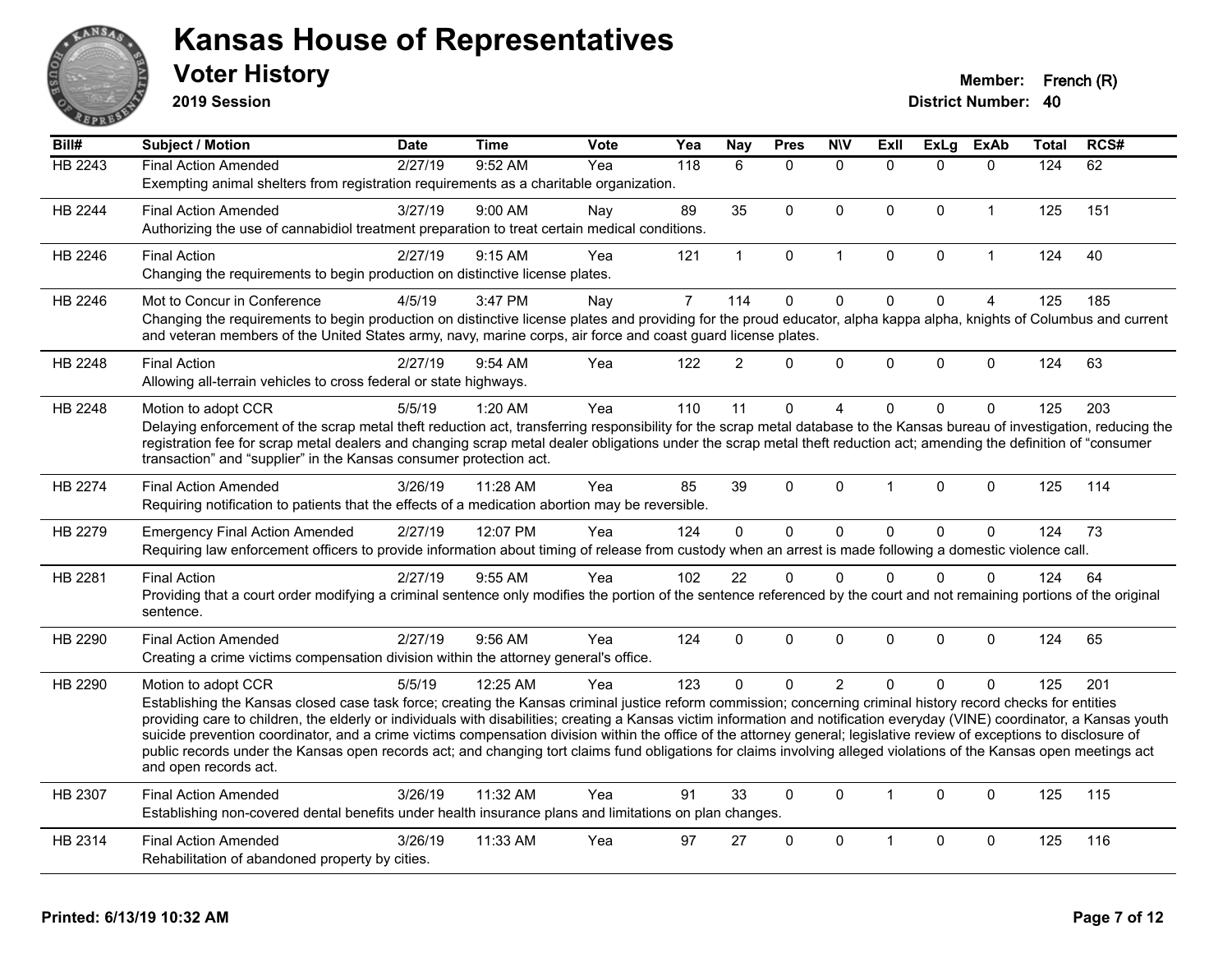

**2019 Session**

| Bill#           | Subject / Motion                                                                                                                                                       | <b>Date</b> | <b>Time</b> | Vote | Yea | <b>Nay</b>      | <b>Pres</b>  | <b>NIV</b>     | <b>Exll</b>    | <b>ExLg</b> | <b>ExAb</b>    | <b>Total</b> | RCS#           |
|-----------------|------------------------------------------------------------------------------------------------------------------------------------------------------------------------|-------------|-------------|------|-----|-----------------|--------------|----------------|----------------|-------------|----------------|--------------|----------------|
| HB 2326         | <b>Final Action Amended</b>                                                                                                                                            | 3/27/19     | 9:02 AM     | Yea  | 83  | $\overline{41}$ | $\mathbf{0}$ | $\mathbf{0}$   | $\Omega$       | $\Omega$    | $\mathbf{1}$   | 125          | 152            |
|                 | Recognizing licenses to carry a concealed firearm issued by other jurisdictions.                                                                                       |             |             |      |     |                 |              |                |                |             |                |              |                |
| HB 2336         | <b>Emergency Final Action</b>                                                                                                                                          | 2/27/19     | 12:04 PM    | Yea  | 124 | 0               | $\Omega$     | $\mathbf{0}$   | 0              | $\Omega$    | $\mathbf 0$    | 124          | 70             |
|                 | Clarifying when offenders under supervision of the secretary of corrections are awarded jail credit.                                                                   |             |             |      |     |                 |              |                |                |             |                |              |                |
| HB 2346         | <b>Emergency Final Action Amended</b>                                                                                                                                  | 2/27/19     | 12:06 PM    | Yea  | 113 | 11              | 0            | $\pmb{0}$      | 0              | 0           | $\pmb{0}$      | 124          | 72             |
|                 | Relating to standards for school-administered vision screenings.                                                                                                       |             |             |      |     |                 |              |                |                |             |                |              |                |
| HB 2360         | <b>Emergency Final Action Amended</b>                                                                                                                                  | 2/27/19     | 12:05 PM    | Yea  | 124 | $\mathbf 0$     | $\mathbf 0$  | $\mathbf 0$    | $\overline{0}$ | 0           | $\mathbf 0$    | 124          | 71             |
|                 | Concerning background checks of employees and volunteers that have unsupervised access to children, the elderly or individuals with disabilities.                      |             |             |      |     |                 |              |                |                |             |                |              |                |
| HB 2365         | <b>Final Action</b>                                                                                                                                                    | 2/26/19     | 9:24 AM     | Yea  | 122 | <sup>0</sup>    | $\Omega$     |                | $\Omega$       | 0           |                | 124          | 39             |
|                 | Providing for confidential communications of Kansas national guard members in peer support counseling sessions.                                                        |             |             |      |     |                 |              |                |                |             |                |              |                |
| HB 2365         | Mot to Concur in Conference                                                                                                                                            | 4/4/19      | 2:42 PM     | Yea  | 121 |                 | $\Omega$     | $\overline{2}$ | 0              | 0           | $\mathbf{1}$   | 125          | 167            |
|                 | Providing for confidential communications of Kansas national guard members in peer support counseling sessions.                                                        |             |             |      |     |                 |              |                |                |             |                |              |                |
| HB 2369         | <b>Final Action Amended</b>                                                                                                                                            | 3/27/19     | 9:03 AM     | Yea  | 114 | 10              | $\Omega$     | $\Omega$       | $\overline{0}$ | 0           | $\mathbf{1}$   | 125          | 153            |
|                 | Authorizing the secretary of transportation to designate toll projects on new and existing highways and changing financing requirements for toll or turnpike projects. |             |             |      |     |                 |              |                |                |             |                |              |                |
| HB 2371         | <b>Final Action Amended</b>                                                                                                                                            | 3/27/19     | 9:04 AM     | Yea  | 102 | 22              | $\Omega$     | $\Omega$       | $\Omega$       | $\Omega$    | $\mathbf{1}$   | 125          | 154            |
|                 | Providing for an increase in permit fees for oversize or overweight vehicles and requiring registration for escort vehicle service operators.                          |             |             |      |     |                 |              |                |                |             |                |              |                |
| HB 2372         | <b>Final Action Amended</b>                                                                                                                                            | 3/27/19     | 9:06 AM     | Yea  | 73  | 51              | 0            | $\mathbf 0$    | $\Omega$       | 0           | $\mathbf{1}$   | 125          | 155            |
|                 | Providing for an increase in registration fees for electric and hybrid vehicles.                                                                                       |             |             |      |     |                 |              |                |                |             |                |              |                |
| HB 2389         | <b>Final Action Amended</b>                                                                                                                                            | 3/26/19     | 11:35 AM    | Yea  | 122 | $\overline{c}$  | 0            | $\mathbf 0$    | $\mathbf{1}$   | 0           | $\mathbf 0$    | 125          | 117            |
|                 | Requiring electronic prescriptions for certain controlled substances.                                                                                                  |             |             |      |     |                 |              |                |                |             |                |              |                |
| HB 2396         | <b>Final Action Amended</b>                                                                                                                                            | 3/26/19     | 11:36 AM    | Yea  | 97  | 27              | $\mathbf{0}$ | $\mathbf 0$    | $\mathbf{1}$   | $\Omega$    | $\Omega$       | 125          | 118            |
|                 | Allowing use of certified drug abuse treatment programs for certain offenders convicted of unlawful cultivation or distribution of controlled substances.              |             |             |      |     |                 |              |                |                |             |                |              |                |
| HB 2402         | <b>Final Action Amended</b>                                                                                                                                            | 3/27/19     | $9:08$ AM   | Yea  | 106 | 18              | $\Omega$     | $\mathbf{0}$   | $\Omega$       | $\Omega$    | 1              | 125          | 156            |
|                 | Authorizing certain business entities to hire physicians and chiropractors.                                                                                            |             |             |      |     |                 |              |                |                |             |                |              |                |
| <b>HCR 5015</b> | <b>EFA Amend and Debate</b>                                                                                                                                            | 5/29/19     | 11:33 AM    | Yea  | 116 | 0               | $\mathbf 0$  | $\mathbf 0$    | 0              | $\pmb{0}$   | 9              | 125          | 204            |
|                 | Ratifying and providing for continuation of the May 9, 2019, state of disaster emergency declaration for certain Kansas counties.                                      |             |             |      |     |                 |              |                |                |             |                |              |                |
| HR 6004         | <b>Final Action Amended</b>                                                                                                                                            | 1/23/19     | 11:14 AM    | Yea  | 104 | 15              | 0            | $\mathbf 0$    | $\overline{2}$ | 0           | $\overline{4}$ | 125          | $\overline{7}$ |
|                 | Permanent rules of the House of Representatives for the 2019-2020 biennium.                                                                                            |             |             |      |     |                 |              |                |                |             |                |              |                |
| HR 6018         | <b>Final Action</b>                                                                                                                                                    | 3/26/19     | 11:37 AM    | Yea  | 124 | $\Omega$        | $\Omega$     | $\mathbf 0$    | $\mathbf{1}$   | $\Omega$    | $\mathbf 0$    | 125          | 119            |
|                 | Requesting the federal government address water issues in the Arkansas River basis.                                                                                    |             |             |      |     |                 |              |                |                |             |                |              |                |
| SB <sub>9</sub> | <b>Final Action</b>                                                                                                                                                    | 2/22/19     | 11:13 AM    | Yea  | 117 | $\Omega$        | $\Omega$     | $\Omega$       | 3              | $\Omega$    | $\overline{5}$ | 125          | 36             |
|                 | Authorizing the transfer of \$115,000,000 from the state general fund to the Kansas public employees retirement fund during fiscal year 2019.                          |             |             |      |     |                 |              |                |                |             |                |              |                |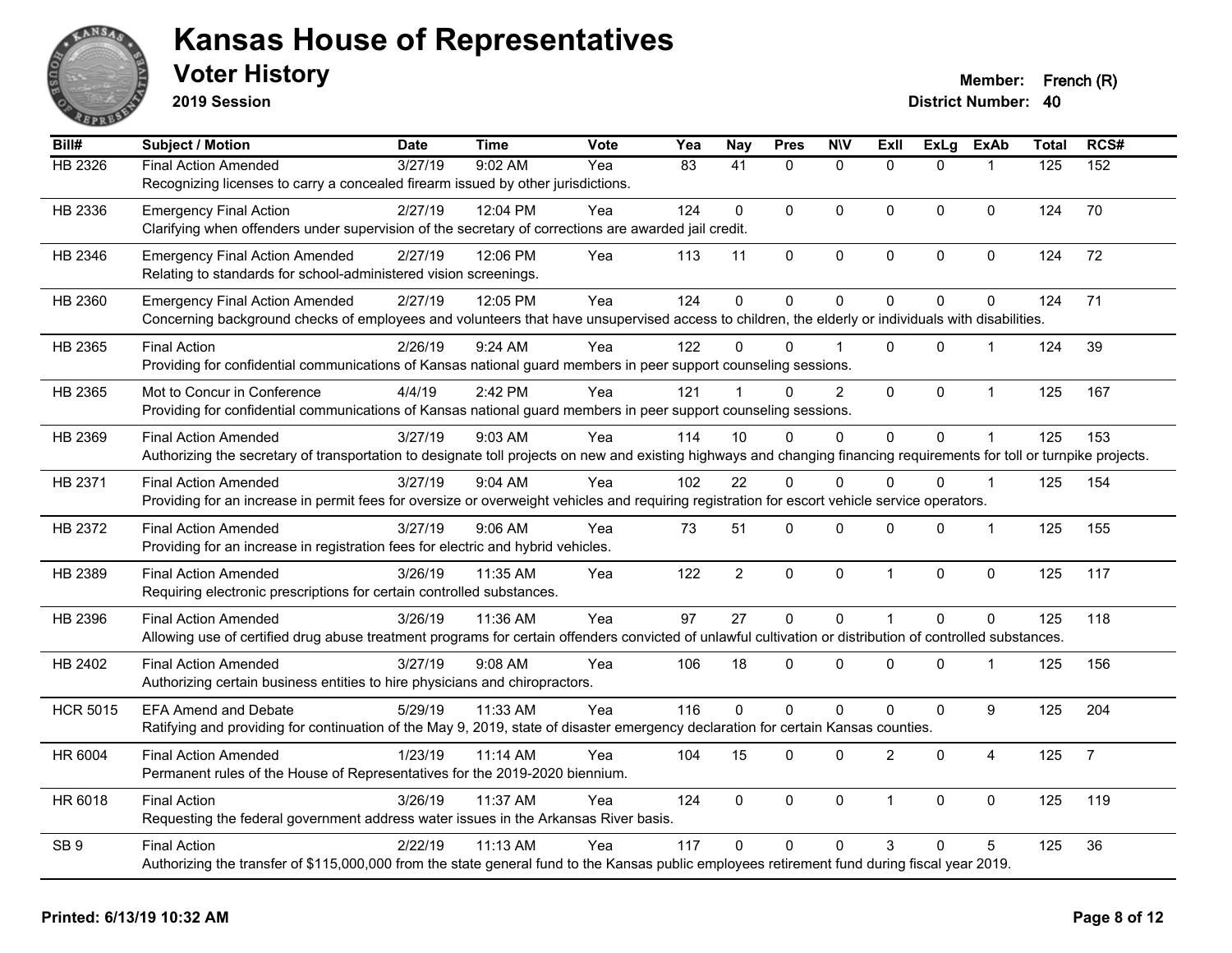

**2019 Session**

| Bill#        | <b>Subject / Motion</b>                                                                                                                                                                                                                                                                                                                                                                                                                                                                                                                                                                                                                                                                                                                                                                                                                                                                                                                                                                                                                                                                                                                                                                              | Date    | <b>Time</b> | Vote | Yea              | <b>Nay</b> | <b>Pres</b> | <b>N\V</b>   | ExII           | <b>ExLg</b> | <b>ExAb</b>  | Total | RCS# |
|--------------|------------------------------------------------------------------------------------------------------------------------------------------------------------------------------------------------------------------------------------------------------------------------------------------------------------------------------------------------------------------------------------------------------------------------------------------------------------------------------------------------------------------------------------------------------------------------------------------------------------------------------------------------------------------------------------------------------------------------------------------------------------------------------------------------------------------------------------------------------------------------------------------------------------------------------------------------------------------------------------------------------------------------------------------------------------------------------------------------------------------------------------------------------------------------------------------------------|---------|-------------|------|------------------|------------|-------------|--------------|----------------|-------------|--------------|-------|------|
| <b>SB 15</b> | <b>Final Action Amended</b>                                                                                                                                                                                                                                                                                                                                                                                                                                                                                                                                                                                                                                                                                                                                                                                                                                                                                                                                                                                                                                                                                                                                                                          | 3/26/19 | 11:39 AM    | Yea  | $\overline{124}$ | $\Omega$   | $\Omega$    | $\Omega$     |                | $\Omega$    | $\Omega$     | 125   | 120  |
|              | Amending the definition of "service-connected" in the Kansas police and firemen's retirement system.                                                                                                                                                                                                                                                                                                                                                                                                                                                                                                                                                                                                                                                                                                                                                                                                                                                                                                                                                                                                                                                                                                 |         |             |      |                  |            |             |              |                |             |              |       |      |
| <b>SB 15</b> | Motion to adopt CCR                                                                                                                                                                                                                                                                                                                                                                                                                                                                                                                                                                                                                                                                                                                                                                                                                                                                                                                                                                                                                                                                                                                                                                                  | 4/4/19  | $2:45$ PM   | Yea  | 122              |            | 0           |              | $\mathbf{0}$   | $\Omega$    |              | 125   | 168  |
|              | Amending public health provisions relating to behavioral sciences regulatory board professional licensure, naturopathic doctor scope of practice and adult care home<br>licensure and receivership.                                                                                                                                                                                                                                                                                                                                                                                                                                                                                                                                                                                                                                                                                                                                                                                                                                                                                                                                                                                                  |         |             |      |                  |            |             |              |                |             |              |       |      |
| <b>SB 16</b> | Final Action Sub Bill                                                                                                                                                                                                                                                                                                                                                                                                                                                                                                                                                                                                                                                                                                                                                                                                                                                                                                                                                                                                                                                                                                                                                                                | 3/26/19 | 11:57 AM    | Yea  | 63               | 61         | 0           | $\Omega$     |                | $\Omega$    | 0            | 125   | 121  |
|              | House Substitute for SB 16 by Committee on K-12 Education Budget - Making appropriations for the department of education for FY 2020 and FY 2021 in response to<br>litigation; increasing BASE aid for certain school years; and other amendments related to education.                                                                                                                                                                                                                                                                                                                                                                                                                                                                                                                                                                                                                                                                                                                                                                                                                                                                                                                              |         |             |      |                  |            |             |              |                |             |              |       |      |
| SB 16        | Motion to adopt CCR                                                                                                                                                                                                                                                                                                                                                                                                                                                                                                                                                                                                                                                                                                                                                                                                                                                                                                                                                                                                                                                                                                                                                                                  | 4/4/19  | 3:43 PM     | Nay  | 76               | 47         | $\Omega$    |              | $\Omega$       | $\Omega$    | 1            | 125   | 170  |
|              | House Substitute for SB 16 by Committee on K-12 Education Budget - Making appropriations for the department of education for FY 2020 and FY 2021 in response to<br>litigation; increasing BASE aid for certain school years; and other amendments related to education.                                                                                                                                                                                                                                                                                                                                                                                                                                                                                                                                                                                                                                                                                                                                                                                                                                                                                                                              |         |             |      |                  |            |             |              |                |             |              |       |      |
| <b>SB 17</b> | <b>Final Action</b>                                                                                                                                                                                                                                                                                                                                                                                                                                                                                                                                                                                                                                                                                                                                                                                                                                                                                                                                                                                                                                                                                                                                                                                  | 3/13/19 | 11:23 AM    | Yea  | 101              | 22         | 0           | 0            | $\mathbf 0$    | $\Omega$    | $\mathbf{1}$ | 124   | 85   |
|              | Requiring class M driver's licenses when operating a motorcycle registered under a temporary permit.                                                                                                                                                                                                                                                                                                                                                                                                                                                                                                                                                                                                                                                                                                                                                                                                                                                                                                                                                                                                                                                                                                 |         |             |      |                  |            |             |              |                |             |              |       |      |
| <b>SB 18</b> | <b>Final Action Amended</b>                                                                                                                                                                                                                                                                                                                                                                                                                                                                                                                                                                                                                                                                                                                                                                                                                                                                                                                                                                                                                                                                                                                                                                          | 3/26/19 | 11:59 AM    | Yea  | 124              | $\Omega$   | 0           | $\mathbf 0$  | $\overline{1}$ | $\Omega$    | $\mathbf 0$  | 125   | 122  |
|              | Providing a process for the attorney general to enter into diversion agreements.                                                                                                                                                                                                                                                                                                                                                                                                                                                                                                                                                                                                                                                                                                                                                                                                                                                                                                                                                                                                                                                                                                                     |         |             |      |                  |            |             |              |                |             |              |       |      |
| <b>SB 18</b> | Motion to adopt CCR                                                                                                                                                                                                                                                                                                                                                                                                                                                                                                                                                                                                                                                                                                                                                                                                                                                                                                                                                                                                                                                                                                                                                                                  | 4/5/19  | 10:33 AM    | Yea  | 123              | $\Omega$   | 0           | $\mathbf 0$  | $\mathbf{0}$   | $\Omega$    | 2            | 125   | 171  |
|              | Providing a process for the attorney general to enter into diversion agreements; authorizing certain entities to access a criminal defendant's presentence investigation<br>report; amending the crime of counterfeiting currency; clarifying the definition of comparable offense under the Kansas criminal code, the timing of claiming error on<br>appeal, and the grounds for a motion to correct an illegal sentence; allowing use of certified drug abuse treatment programs for certain offenders convicted of unlawful<br>cultivation or distribution of controlled substances; amending available sanctions for violation of condition of postrelease supervision; increasing criminal penalties for<br>abuse of a child and involuntary manslaughter when the victim is under 6 years of age and making a presumption of unfitness against any parent convicted of either<br>crime; exempting certain victims from being considered an aggressor or participant as a mitigating factor when considering a departure sentence; requiring law<br>enforcement officers to provide information about timing of release from custody when an arrest is made following a domestic violence call. |         |             |      |                  |            |             |              |                |             |              |       |      |
| <b>SB 20</b> | <b>Final Action Amended</b><br>Extending the judicial branch surcharge to fund the costs of non-judicial personnel.                                                                                                                                                                                                                                                                                                                                                                                                                                                                                                                                                                                                                                                                                                                                                                                                                                                                                                                                                                                                                                                                                  | 3/26/19 | 12:00 PM    | Yea  | 118              | 6          | 0           | $\Omega$     |                | $\Omega$    | 0            | 125   | 123  |
| <b>SB 20</b> | Motion to adopt CCR                                                                                                                                                                                                                                                                                                                                                                                                                                                                                                                                                                                                                                                                                                                                                                                                                                                                                                                                                                                                                                                                                                                                                                                  | 4/4/19  | 2:49 PM     | Yea  | 120              | 3          | 0           | 1            | $\Omega$       | $\Omega$    | 1            | 125   | 169  |
|              | Extending the judicial branch surcharge to fund the costs of non-judicial personnel; extending recognition of tribal court judgments pursuant to supreme court rules.                                                                                                                                                                                                                                                                                                                                                                                                                                                                                                                                                                                                                                                                                                                                                                                                                                                                                                                                                                                                                                |         |             |      |                  |            |             |              |                |             |              |       |      |
| SB 22        | <b>Final Action Amended</b>                                                                                                                                                                                                                                                                                                                                                                                                                                                                                                                                                                                                                                                                                                                                                                                                                                                                                                                                                                                                                                                                                                                                                                          | 3/8/19  | 8:46 AM     | Yea  | 76               | 43         | 0           | $\Omega$     | $\Omega$       |             | 4            | 124   | 79   |
|              | Kansas itemized deductions, election, providing for deferred foreign income, global intangible low-taxed income, business interest, capital contributions and FDIC<br>premiums income tax modifications; sales and compensating use tax, imposition of tax, nexus, remote sellers, marketplace facilitators, rate of tax on food and food<br>ingredients.                                                                                                                                                                                                                                                                                                                                                                                                                                                                                                                                                                                                                                                                                                                                                                                                                                            |         |             |      |                  |            |             |              |                |             |              |       |      |
| <b>SB 25</b> | Final Action Sub Bill                                                                                                                                                                                                                                                                                                                                                                                                                                                                                                                                                                                                                                                                                                                                                                                                                                                                                                                                                                                                                                                                                                                                                                                | 3/26/19 | 12:04 PM    | Yea  | 99               | 25         | $\Omega$    | $\mathbf{0}$ |                | $\Omega$    | $\Omega$     | 125   | 124  |
|              | House Substitute for SB 25 by Committee on Appropriations - Appropriations for FY 2019, FY 2020, FY 2021 and FY 2022 for various sate agencies.                                                                                                                                                                                                                                                                                                                                                                                                                                                                                                                                                                                                                                                                                                                                                                                                                                                                                                                                                                                                                                                      |         |             |      |                  |            |             |              |                |             |              |       |      |
| <b>SB 25</b> | Motion to Adopt CCR                                                                                                                                                                                                                                                                                                                                                                                                                                                                                                                                                                                                                                                                                                                                                                                                                                                                                                                                                                                                                                                                                                                                                                                  | 5/3/19  | 10:30 PM    | Yea  | 42               | 81         | 0           |              | $\mathbf{0}$   | $\Omega$    |              | 125   | 194  |
|              | House Substitute for SB 25 by Committee on Appropriations - Appropriations for FY 2019, FY 2020, FY 2021 and FY 2022 for various sate agencies.                                                                                                                                                                                                                                                                                                                                                                                                                                                                                                                                                                                                                                                                                                                                                                                                                                                                                                                                                                                                                                                      |         |             |      |                  |            |             |              |                |             |              |       |      |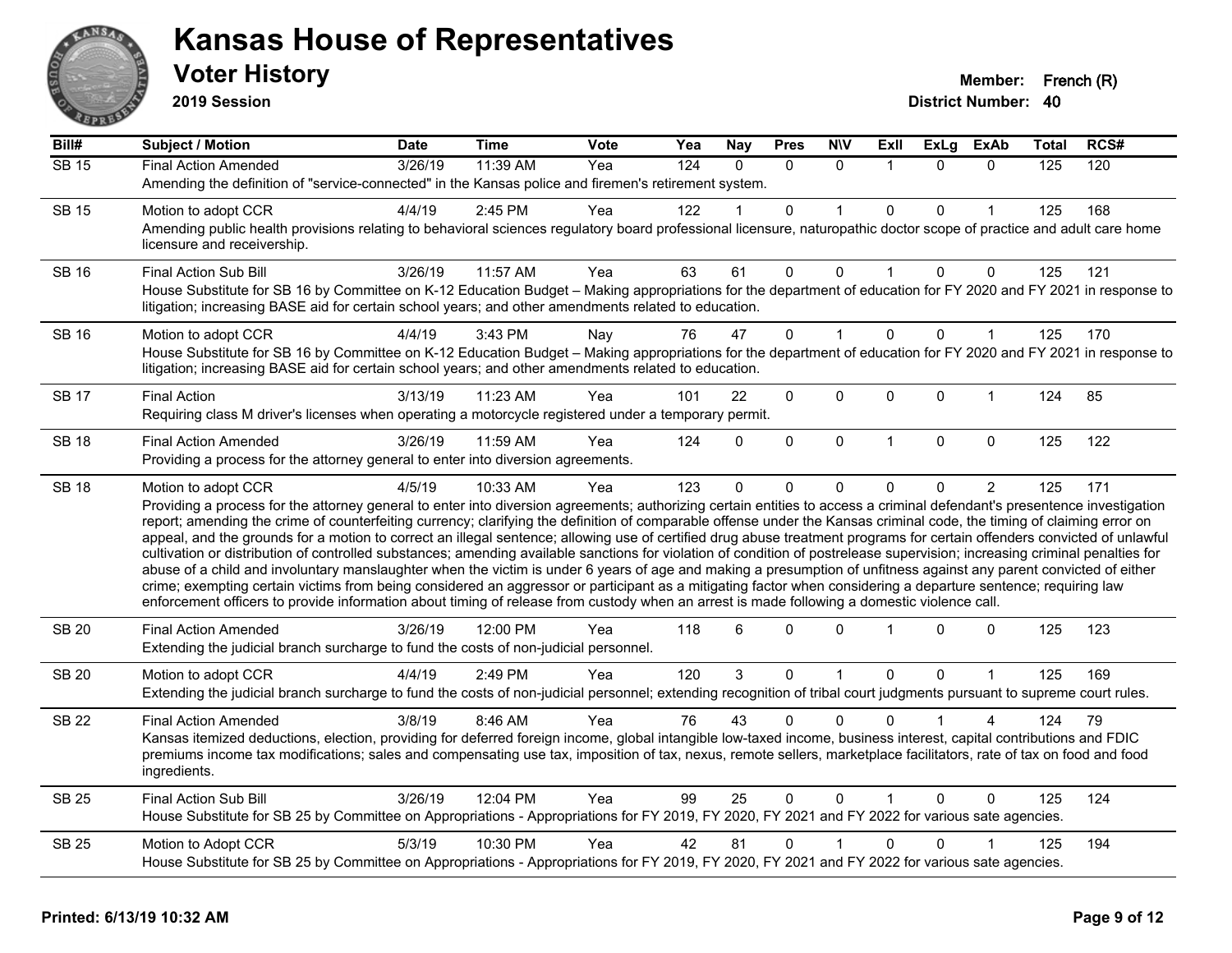

**2019 Session**

**Voter History Member: French (R)** 

| Bill#        | <b>Subject / Motion</b>                                                                                                                                                        | <b>Date</b> | <b>Time</b> | <b>Vote</b> | Yea             | <b>Nay</b>      | <b>Pres</b>  | <b>NIV</b>     | ExII           | <b>ExLg</b> | <b>ExAb</b>    | Total | RCS# |
|--------------|--------------------------------------------------------------------------------------------------------------------------------------------------------------------------------|-------------|-------------|-------------|-----------------|-----------------|--------------|----------------|----------------|-------------|----------------|-------|------|
| <b>SB 25</b> | Motion to adopt CCR                                                                                                                                                            | 5/4/19      | 8:50 PM     | Yea         | $\overline{79}$ | $\overline{45}$ | $\Omega$     | $\Omega$       | $\Omega$       | $\Omega$    |                | 125   | 195  |
|              | House Substitute for SB 25 by Committee on Appropriations - Appropriations for FY 2019, FY 2020, FY 2021 and FY 2022 for various sate agencies.                                |             |             |             |                 |                 |              |                |                |             |                |       |      |
| <b>SB 25</b> | Consideration of Veto                                                                                                                                                          | 5/29/19     | 1:35 PM     | Yea         | 86              | 30              | $\Omega$     | $\Omega$       | $\Omega$       | 0           | 9              | 125   | 206  |
|              | House Substitute for SB 25 by Committee on Appropriations - Appropriations for FY 2019, FY 2020, FY 2021 and FY 2022 for various sate agencies.                                |             |             |             |                 |                 |              |                |                |             |                |       |      |
| <b>SB 28</b> | <b>Final Action Amended</b>                                                                                                                                                    | 3/26/19     | 12:05 PM    | Yea         | 123             | $\mathbf{1}$    | $\mathbf 0$  | $\mathbf 0$    | $\mathbf{1}$   | $\Omega$    | $\mathbf 0$    | 125   | 125  |
|              | Updating the expiration date of risk-based capital instructions.                                                                                                               |             |             |             |                 |                 |              |                |                |             |                |       |      |
| <b>SB 28</b> | Motion to adopt CCR                                                                                                                                                            | 5/5/19      | 12:16 AM    | Nay         | 87              | 36              | $\mathbf 0$  | $\overline{2}$ | $\Omega$       | $\mathbf 0$ | $\Omega$       | 125   | 199  |
|              | Creating an affirmative defense to the crime of possession of a controlled substance for possession of certain medical treatments; amending podiatrist qualifications.         |             |             |             |                 |                 |              |                |                |             |                |       |      |
|              |                                                                                                                                                                                |             |             |             |                 |                 |              |                |                |             |                |       |      |
| <b>SB 39</b> | <b>Final Action</b><br>Compensation for warranty services under the vehicle dealers and manufacturers licensing act.                                                           | 3/13/19     | $11:24$ AM  | Yea         | 122             | $\mathbf 1$     | $\Omega$     | $\mathbf 0$    | $\Omega$       | 0           | $\mathbf 1$    | 124   | 86   |
|              |                                                                                                                                                                                |             |             |             |                 |                 |              |                |                |             |                |       |      |
| <b>SB 40</b> | <b>Final Action</b>                                                                                                                                                            | 3/20/19     | 11:28 AM    | Yea         | 123             | $\mathbf 0$     | $\mathbf 0$  | $\mathbf 0$    | $\mathbf{0}$   | 0           | $\overline{2}$ | 125   | 89   |
|              | Removing expired warning provision for approach of an emergency vehicle traffic violation.                                                                                     |             |             |             |                 |                 |              |                |                |             |                |       |      |
| <b>SB 41</b> | <b>Final Action</b>                                                                                                                                                            | 3/20/19     | 11:36 AM    | Yea         | 109             | 14              | $\mathbf{0}$ | $\mathbf 0$    | $\Omega$       | $\Omega$    | $\overline{2}$ | 125   | 90   |
|              | Clarifying that a violation of the statute requiring seat belt use is a traffic infraction.                                                                                    |             |             |             |                 |                 |              |                |                |             |                |       |      |
| <b>SB 53</b> | <b>Final Action Amended</b>                                                                                                                                                    | 3/26/19     | 12:07 PM    | Yea         | 88              | 36              | 0            | $\mathbf 0$    | $\mathbf{1}$   | 0           | 0              | 125   | 126  |
|              | Designating the official red and white wine grapes of Kansas.                                                                                                                  |             |             |             |                 |                 |              |                |                |             |                |       |      |
| <b>SB 53</b> | Motion to adopt CCR                                                                                                                                                            | 5/5/19      | 12:20 AM    | Yea         | 123             | $\mathbf 0$     | $\mathbf 0$  | $\overline{c}$ | $\mathbf 0$    | 0           | $\pmb{0}$      | 125   | 200  |
|              | Updating certain emergency medical services-related statutes.                                                                                                                  |             |             |             |                 |                 |              |                |                |             |                |       |      |
|              |                                                                                                                                                                                |             |             |             |                 |                 |              |                |                |             |                |       |      |
| <b>SB 59</b> | <b>Final Action</b>                                                                                                                                                            | 3/20/19     | 11:38 AM    | Yea         | 115             | 8               | $\mathbf 0$  | $\mathbf 0$    | $\mathbf 0$    | $\mathbf 0$ | $\overline{2}$ | 125   | 91   |
|              | Eudora community library district act.                                                                                                                                         |             |             |             |                 |                 |              |                |                |             |                |       |      |
| SB 60        | <b>Final Action</b>                                                                                                                                                            | 3/26/19     | 12:08 PM    | Yea         | 107             | 17              | 0            | $\pmb{0}$      | $\mathbf{1}$   | 0           | $\mathbf 0$    | 125   | 127  |
|              | Amending Kansas real estate commission licensing provisions for brokers and sales persons.                                                                                     |             |             |             |                 |                 |              |                |                |             |                |       |      |
| SB 63        | <b>Final Action Amended</b>                                                                                                                                                    | 3/26/19     | 12:09 PM    | Yea         | 124             | $\mathbf 0$     | $\mathbf 0$  | $\pmb{0}$      | $\overline{1}$ | 0           | $\pmb{0}$      | 125   | 128  |
|              | Allowing cities to authorize the use of transportation network company signs in vehicles.                                                                                      |             |             |             |                 |                 |              |                |                |             |                |       |      |
| SB 63        | Motion to adopt CCR                                                                                                                                                            | 4/5/19      | 3:31 PM     | Yea         | 101             | 20              | $\Omega$     | $\Omega$       | $\Omega$       | $\Omega$    | $\overline{4}$ | 125   | 184  |
|              | Allowing lighting devices in transportation network company vehicles; regulating the operation of electric-assisted scooters; allowing for the installation of certain light   |             |             |             |                 |                 |              |                |                |             |                |       |      |
|              | screening material on windshields; allowing all-terrain and work-site utility vehicles to operate on a federal or state highway; requiring vehicles to stop for on-track train |             |             |             |                 |                 |              |                |                |             |                |       |      |
|              | equipment                                                                                                                                                                      |             |             |             |                 |                 |              |                |                |             |                |       |      |
| SB 66        | <b>Final Action Amended</b>                                                                                                                                                    | 3/26/19     | 12:10 PM    | Yea         | 123             | $\mathbf{1}$    | $\Omega$     | $\mathbf 0$    | $\mathbf{1}$   | $\Omega$    | $\mathbf 0$    | 125   | 129  |
|              | Exempting certain domestic insurers from filing enterprise risk reports.                                                                                                       |             |             |             |                 |                 |              |                |                |             |                |       |      |
| SB 67        | <b>Final Action Amended</b>                                                                                                                                                    | 3/26/19     | 12:11 PM    | Yea         | 124             | $\mathbf 0$     | 0            | $\mathbf 0$    | $\mathbf{1}$   | 0           | $\mathbf 0$    | 125   | 130  |
|              | Requiring notification to patients that the effects of a medication abortion may be reversible.                                                                                |             |             |             |                 |                 |              |                |                |             |                |       |      |
|              |                                                                                                                                                                                |             |             |             |                 |                 |              |                |                |             |                |       |      |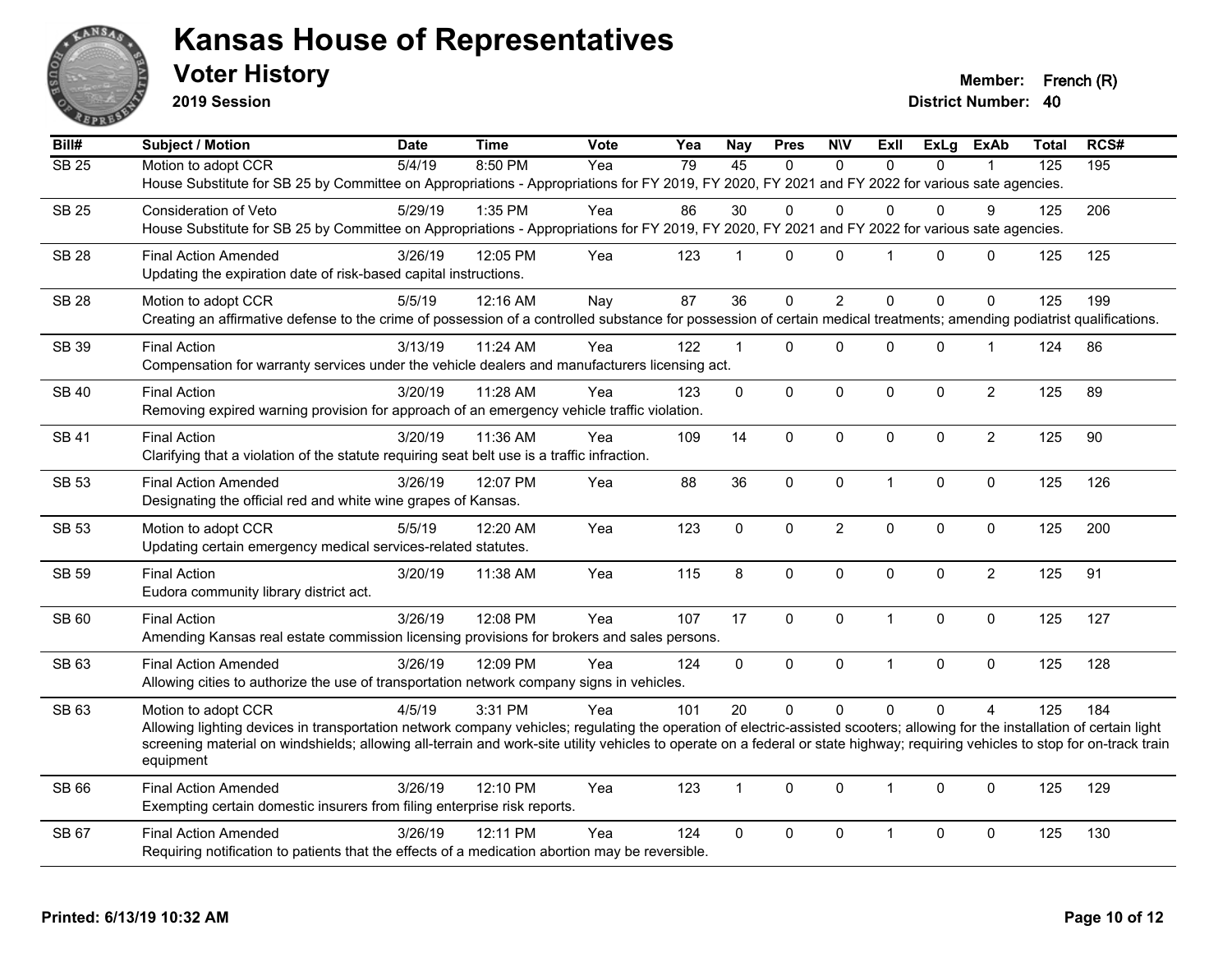

**2019 Session**

| Bill#         | <b>Subject / Motion</b>                                                                                                                                                   | <b>Date</b> | <b>Time</b> | Vote | Yea | <b>Nay</b>     | <b>Pres</b>  | <b>NIV</b>   | <b>Exll</b>          | <b>ExLg</b>  | <b>ExAb</b>    | <b>Total</b> | RCS# |
|---------------|---------------------------------------------------------------------------------------------------------------------------------------------------------------------------|-------------|-------------|------|-----|----------------|--------------|--------------|----------------------|--------------|----------------|--------------|------|
| <b>SB 67</b>  | Motion to adopt CCR                                                                                                                                                       | 4/5/19      | 5:24 PM     | Yea  | 85  | 35             | $\mathbf{0}$ | $\mathbf{0}$ | $\Omega$             | $\Omega$     | 5              | 125          | 188  |
|               | Requiring notification to patients that the effects of a medication abortion may be reversible.                                                                           |             |             |      |     |                |              |              |                      |              |                |              |      |
| <b>SB 67</b>  | <b>Consideration of Veto</b>                                                                                                                                              | 5/1/19      | 1:02 PM     | Yea  | 82  | 43             | $\mathbf{0}$ | $\mathbf{0}$ | $\mathbf{0}$         | $\Omega$     | 0              | 125          | 190  |
|               | Requiring notification to patients that the effects of a medication abortion may be reversible.                                                                           |             |             |      |     |                |              |              |                      |              |                |              |      |
| SB 68         | <b>Final Action</b>                                                                                                                                                       | 3/26/19     | 12:13 PM    | Yea  | 112 | 12             | 0            | $\mathbf 0$  | 1                    | 0            | $\pmb{0}$      | 125          | 131  |
|               | Prohibiting cities from requiring a valid contract franchise ordinance for the provision of wireless telecommunications services.                                         |             |             |      |     |                |              |              |                      |              |                |              |      |
| SB 69         | <b>Final Action Amended</b>                                                                                                                                               | 3/26/19     | 12:15 PM    | Yea  | 117 | 7              | $\Omega$     | $\mathbf{0}$ | 1                    | $\Omega$     | 0              | 125          | 132  |
|               | Substitute for SB 69 by Committee on Utilities - Requiring an electric rate study of certain electric utilities.                                                          |             |             |      |     |                |              |              |                      |              |                |              |      |
| <b>SB 70</b>  | <b>Final Action Amended</b>                                                                                                                                               | 3/27/19     | 9:09 AM     | Yea  | 119 | 5              | $\Omega$     | $\mathbf 0$  | $\mathbf 0$          | 0            | $\mathbf{1}$   | 125          | 157  |
|               | Allowing for temporary permits for the selling and serving of alcoholic liquor.                                                                                           |             |             |      |     |                |              |              |                      |              |                |              |      |
| <b>SB70</b>   | Motion to adopt CCR                                                                                                                                                       | 4/5/19      | 11:02 AM    | Yea  | 119 | $\overline{4}$ | $\mathbf 0$  | $\mathbf 0$  | $\Omega$             | $\Omega$     | $\overline{2}$ | 125          | 173  |
|               | Alcoholic liquor amendments relating to temporary permits, delivery of alcoholic liquors to consumers, common consumption areas and producer permits.                     |             |             |      |     |                |              |              |                      |              |                |              |      |
| <b>SB71</b>   | <b>Final Action</b>                                                                                                                                                       | 3/26/19     | 12:16 PM    | Yea  | 123 |                | $\Omega$     | $\Omega$     | $\mathbf 1$          | $\Omega$     | $\Omega$       | 125          | 133  |
|               | Eliminating the expiration of the postsecondary technical education authority and requiring a report to the legislature.                                                  |             |             |      |     |                |              |              |                      |              |                |              |      |
| <b>SB 77</b>  | <b>Final Action Amended</b>                                                                                                                                               | 3/26/19     | 12:17 PM    | Yea  | 124 | $\Omega$       | $\Omega$     | $\mathbf{0}$ | $\blacktriangleleft$ | $\Omega$     | 0              | 125          | 134  |
|               | Requiring the department for children and families to offer services to children with problem sexual behavior and to such child's family.                                 |             |             |      |     |                |              |              |                      |              |                |              |      |
| <b>SB78</b>   | <b>Final Action Amended</b>                                                                                                                                               | 3/26/19     | 12:18 PM    | Yea  | 123 |                | $\Omega$     | $\Omega$     |                      | $\Omega$     | $\Omega$       | 125          | 135  |
|               | Regulating assignment of rights or benefits to a residential contractor under a property and casualty insurance policy insuring residential real estate.                  |             |             |      |     |                |              |              |                      |              |                |              |      |
| <b>SB78</b>   | Motion to Adopt CCR                                                                                                                                                       | 4/5/19      | 10:50 AM    | Yea  | 100 | 23             | $\Omega$     | $\Omega$     | 0                    | $\Omega$     | 2              | 125          | 172  |
|               | Regulating assignment of rights or benefits to a residential contractor under a property and casualty insurance policy insuring residential real estate; enacting housing |             |             |      |     |                |              |              |                      |              |                |              |      |
|               | protections for victims of domestic violence, sexual assault, human trafficking or stalking.                                                                              |             |             |      |     |                |              |              |                      |              |                |              |      |
| <b>SB 82</b>  | <b>Final Action</b>                                                                                                                                                       | 3/26/19     | 12:19 PM    | Yea  | 124 | $\mathbf 0$    | $\mathbf 0$  | $\mathbf 0$  | $\mathbf{1}$         | $\mathbf 0$  | $\pmb{0}$      | 125          | 136  |
|               | Updating the state banking code.                                                                                                                                          |             |             |      |     |                |              |              |                      |              |                |              |      |
| SB 90         | <b>Final Action</b>                                                                                                                                                       | 3/26/19     | 12:20 PM    | Yea  | 122 | $\overline{2}$ | $\Omega$     | $\mathbf{0}$ | $\overline{1}$       | $\Omega$     | $\Omega$       | 125          | 137  |
|               | Extending the tax credit under the center for entrepreneurship act to financial institutions and increasing the annual tax credit limit for all contributors.             |             |             |      |     |                |              |              |                      |              |                |              |      |
| SB 94         | <b>Final Action</b>                                                                                                                                                       | 3/26/19     | 12:22 PM    | Yea  | 120 | 4              | $\Omega$     | $\mathbf 0$  | $\mathbf 1$          | 0            | $\mathbf 0$    | 125          | 138  |
|               | Establishing a minimum course duration for motor vehicle accident prevention courses.                                                                                     |             |             |      |     |                |              |              |                      |              |                |              |      |
| <b>SB 97</b>  | <b>Final Action</b>                                                                                                                                                       | 3/26/19     | 12:23 PM    | Yea  | 124 | $\Omega$       | $\Omega$     | $\mathbf{0}$ | $\mathbf{1}$         | $\mathbf{0}$ | $\Omega$       | 125          | 139  |
|               | Division of vehicles registering fleet vehicles.                                                                                                                          |             |             |      |     |                |              |              |                      |              |                |              |      |
| <b>SB 105</b> | <b>Final Action</b>                                                                                                                                                       | 3/25/19     | 10:33 AM    | Yea  | 124 | $\Omega$       | $\Omega$     | $\mathbf{0}$ | $\mathbf 1$          | $\Omega$     | $\Omega$       | 125          | 103  |
|               | Elections; cities; date for taking office.                                                                                                                                |             |             |      |     |                |              |              |                      |              |                |              |      |